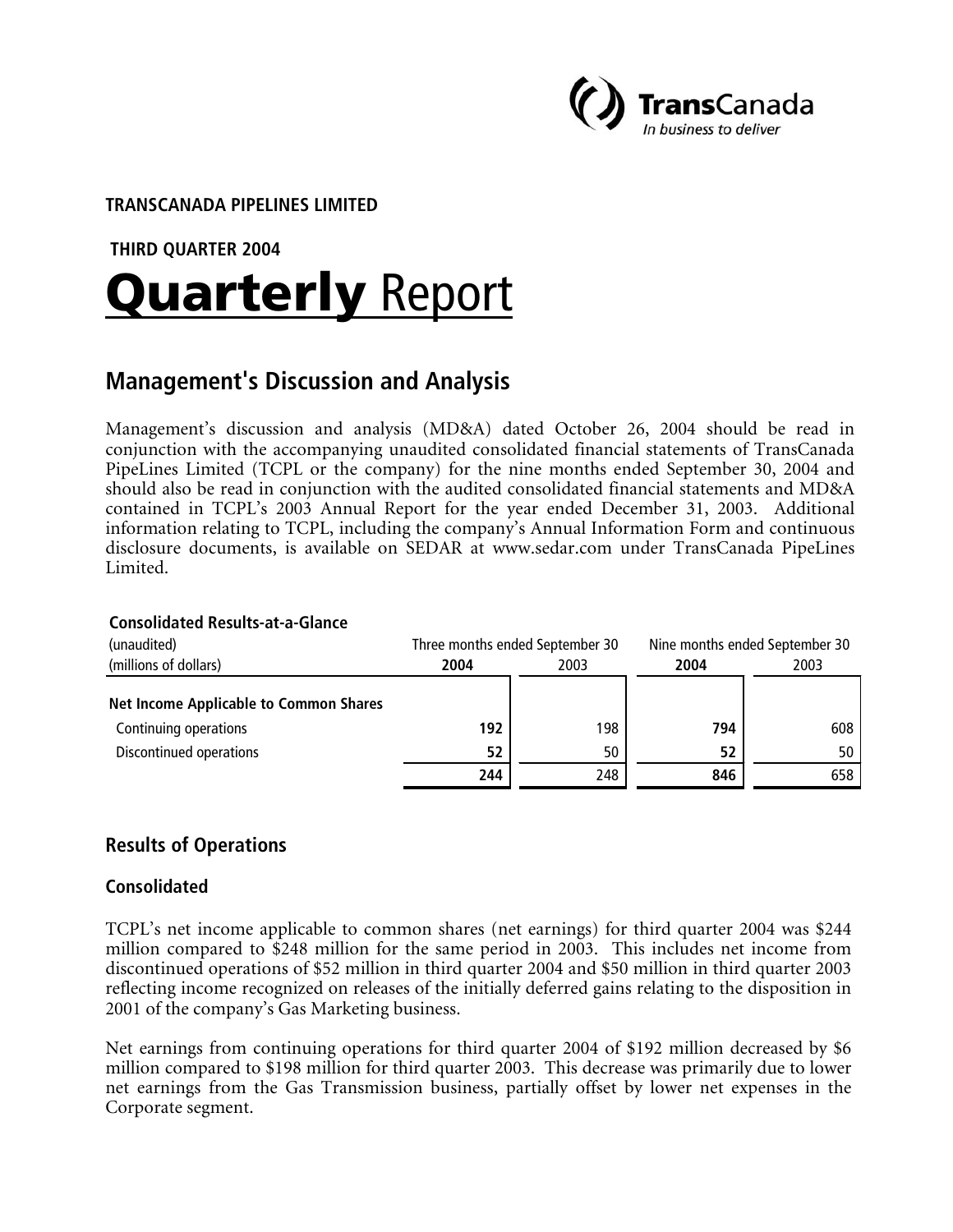Lower net earnings of \$26 million in the Gas Transmission business for third quarter 2004 compared to the same period in the prior year were primarily due to a decline in the Alberta System's net earnings which reflect the impact of the Generic Cost of Capital (GCOC) decision in July 2004 and the year-to-date impact of the August 2004 decision from the Alberta Energy and Utilities Board (EUB) on Phase I of the Alberta System 2004 General Rate Application (GRA). The GRA decision disallowed the recovery of a significant amount of costs which reduced the Alberta System's revenue requirement, including the impact of reductions to forecasted rate base in 2004. Third quarter 2003 net earnings included TCPL's \$11 million share of future income tax benefits recognized by TransGas de Occidente (TransGas). The decrease in net expenses in the Corporate segment was mainly due to a \$12 million after-tax adjustment as a result of the release in third quarter 2004 of previously established restructuring provisions and the recognition of an \$8 million income tax benefit related to additional non- capital loss carryforwards utilized. Earnings in the Power business for third quarter 2004 were comparable to the same period in the prior year.

TCPL's net earnings for the nine months ended September 30, 2004 was \$846 million including net income from discontinued operations of \$52 million, compared to \$658 million for the comparable period in 2003 including net income from discontinued operations of \$50 million.

TCPL's net earnings from continuing operations for the nine months ended September 30, 2004 were \$794 million compared to \$608 million for the comparable period in 2003. The increase of \$186 million in the first nine months of 2004 compared to the same period in 2003 was due to significantly higher net earnings from the Power business. In addition, lower net earnings from the Gas Transmission business were primarily offset by lower net expenses in the Corporate segment.

The increased Power earnings are primarily due to the second quarter 2004 gain of \$15 million after tax (\$25 million pre tax) on the sale of the ManChief and Curtis Palmer assets to TransCanada Power, L.P. (Power LP) and the recognition of \$172 million of dilution and other gains resulting from a reduction in TCPL's ownership interest in Power LP and the removal of Power LP's obligation, in 2017, to redeem units not owned by TCPL. TCPL was required to fund this redemption, therefore the removal of Power LP's obligation eliminates this requirement.

Excluding the above-mentioned \$187 million of combined gains included in net earnings related to Power LP and the recognition in second quarter 2003 of a \$19 million after-tax settlement with a former counterparty, Power's net earnings for the nine months ended September 30, 2004 were \$21 million higher than the same period in 2003. Higher net earnings from TCPL's investment in Bruce Power L.P. (Bruce Power) were partially offset by lower contributions from Eastern Operations.

The lower net earnings of \$33 million in the Gas Transmission business for the nine months ended September 30, 2004 compared to the same period in 2003 were primarily due to lower earnings from the Canadian Mainline and Alberta System, partially offset by a \$7 million gain on sale of the company's equity interest in the Millennium Pipeline project (Millennium) in second quarter 2004 and higher earnings from certain Other Gas Transmission investments. The 2003 net earnings included \$11 million of future income tax benefits recognized by TransGas.

The decrease in net expenses of \$30 million in the Corporate segment for the nine months ended September 30, 2004 was primarily due to the release in third quarter of previously established restructuring provisions and income tax related items, including refunds in first quarter 2004 and the recognition of the benefit of additional loss carryforwards utilized. These positive variances were partially offset by additional interest costs due to the issuance of new debt in late 2003 and early 2004.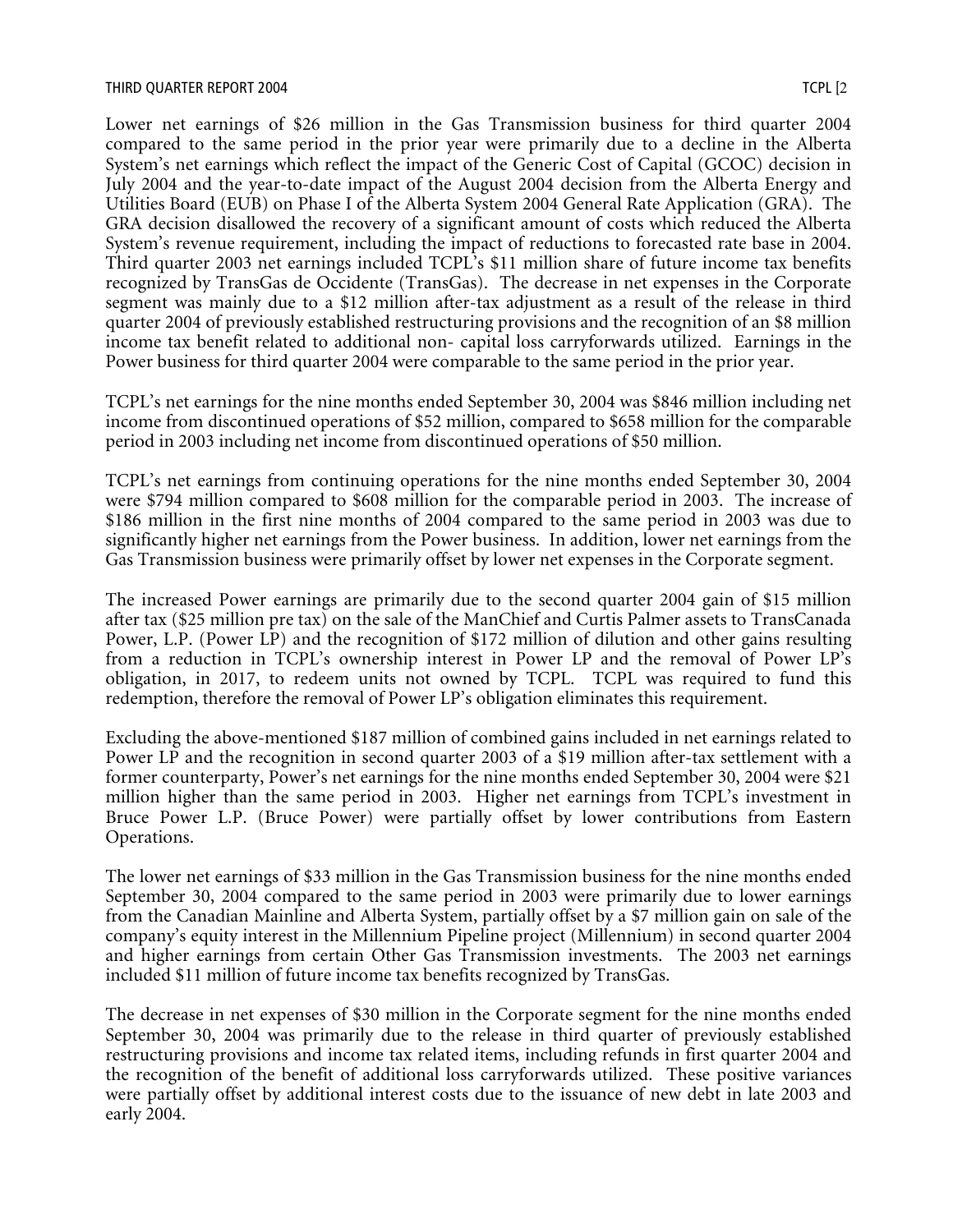#### THIRD QUARTER REPORT 2004 TCPL [3]

| (unaudited)                                   |      | Three months ended September 30 |      | Nine months ended September 30 |
|-----------------------------------------------|------|---------------------------------|------|--------------------------------|
| (millions of dollars)                         | 2004 | 2003                            | 2004 | 2003                           |
| <b>Gas Transmission</b>                       | 134  | 160                             | 429  | 462                            |
| Power                                         | 51   | 50                              | 365  | 176                            |
| Corporate                                     |      | (12)                            |      | (30)                           |
| Continuing operations                         | 192  | 198                             | 794  | 608                            |
| Discontinued operations                       | 52   | 50                              | 52   | 50                             |
| <b>Net Income Applicable to Common Shares</b> | 244  | 248                             | 846  | 658                            |

#### **Segment Results-at-a-Glance**

Funds generated from continuing operations of \$393 million for third quarter 2004 decreased \$123 million compared to third quarter 2003. Funds generated from operations of \$1,206 million for the nine months ended September 30, 2004 decreased \$201 million compared to the same period in 2003. These decreases mainly result from higher current income tax expense in 2004 compared to 2003.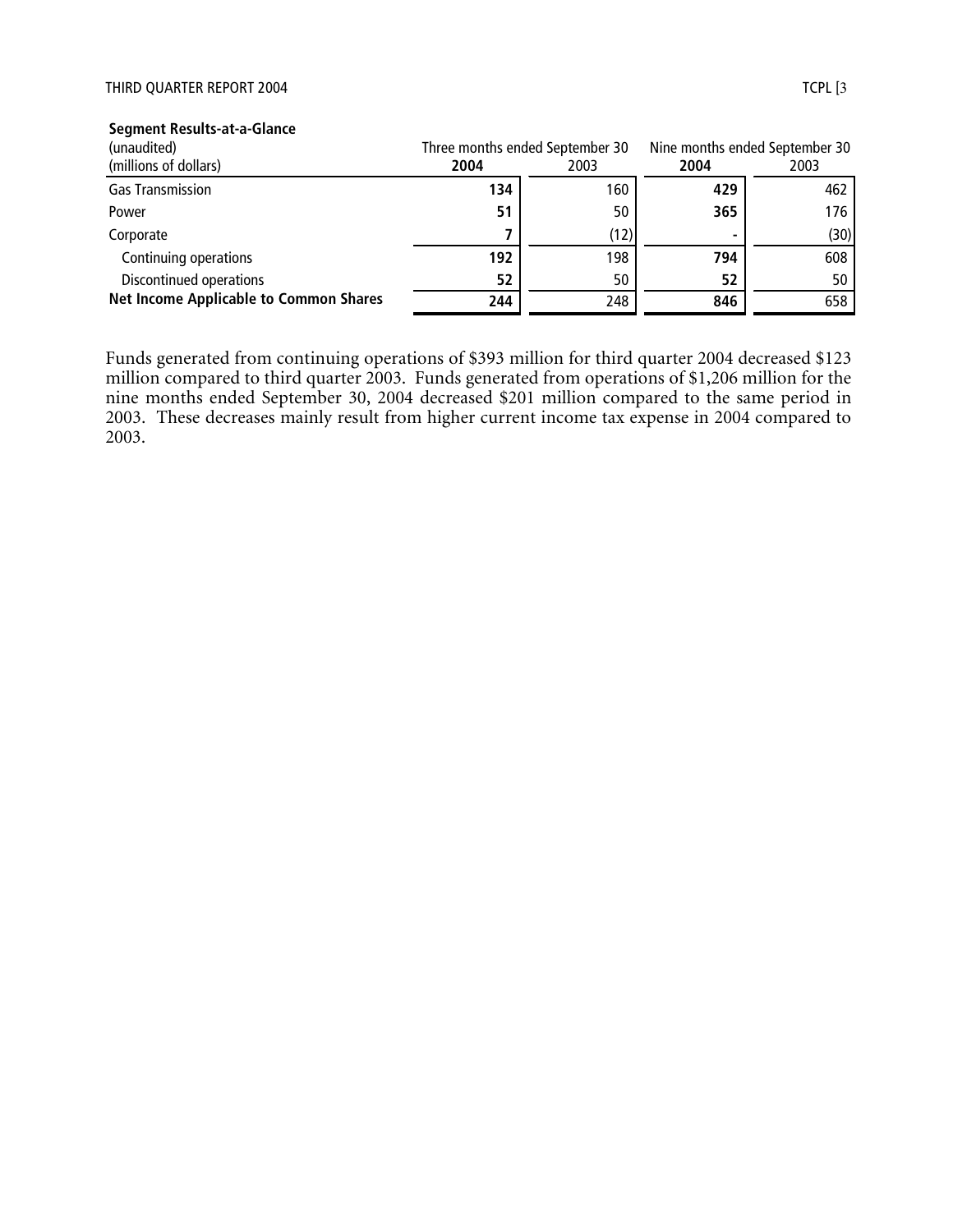#### **Gas Transmission**

The Gas Transmission business generated net earnings of \$134 million and \$429 million for the three and nine months ended September 30, 2004, respectively, compared to \$160 million and \$462 million for the comparable periods in 2003.

| (unaudited)                                      | Three months ended September 30 |      |      | Nine months ended September 30 |
|--------------------------------------------------|---------------------------------|------|------|--------------------------------|
| (millions of dollars)                            | 2004                            | 2003 | 2004 | 2003                           |
| <b>Wholly-Owned Pipelines</b>                    |                                 |      |      |                                |
| Alberta System                                   | 31                              | 50   | 110  | 136                            |
| Canadian Mainline                                | 71                              | 73   | 201  | 215                            |
| Foothills*                                       | 6                               | 5    | 17   | 14                             |
| <b>BC System</b>                                 | 2                               |      | 5    | 4                              |
|                                                  | 110                             | 128  | 333  | 369                            |
| <b>Other Gas Transmission</b>                    |                                 |      |      |                                |
| <b>Great Lakes</b>                               | 12                              | 10   | 43   | 38                             |
| <b>Iroquois</b>                                  | 3                               | 4    | 14   | 15                             |
| TC PipeLines, LP                                 | 4                               | 4    | 13   | 11                             |
| Portland**                                       | ٠                               |      | 6    |                                |
| <b>Ventures LP</b>                               | 3                               | 3    | 10   |                                |
| Trans Québec & Maritimes                         | 2                               | 2    | 6    | 6                              |
| CrossAlta                                        | 4                               |      | 6    | 4                              |
| TransGas de Occidente                            | 3                               | 13   | 9    | 20                             |
| Northern Development                             | (1)                             | (1)  | (3)  | (2)                            |
| General, administrative, support costs and other | (6)                             | (3)  | (8)  | (13)                           |
|                                                  | 24                              | 32   | 96   | 93                             |
| Net earnings                                     | 134                             | 160  | 429  | 462                            |

#### **Gas Transmission Results-at-a-Glance**

\* The remaining ownership interests in Foothills, previously not held by TCPL, were acquired on August 15, 2003.

\*\* TCPL increased its ownership interest in Portland to 43.4 per cent from 33.3 per cent on September 29, 2003

and to 61.7 per cent from 43.4 per cent on December 3, 2003.

## Wholly-Owned Pipelines

The Alberta System's net earnings of \$31 million in third quarter 2004 decreased \$19 million compared to \$50 million in the same quarter of 2003. Net earnings for the nine months ended September 30, 2004 decreased \$26 million compared to the same period in 2003. These decreases were primarily due to the year-to-date impacts of the EUB decisions on Phase I of the 2004 GRA in August 2004 and on the GCOC in July 2004. The GRA decision disallowed approximately \$24 million pre tax of operating costs associated with the operation of the pipeline and, as a result, adjustments were made to third quarter 2004 earnings to reflect the year-to-date impacts of this decision. The GCOC decision resulted in a lower return on deemed common equity in 2004 compared to earnings implicit in the 2003 negotiated settlement which included a fixed revenue requirement component, before non-routine adjustments, of \$1.277 billion. Earnings in 2004 reflect a return of 9.60 per cent on deemed common equity of 35 per cent as approved in the GCOC decision.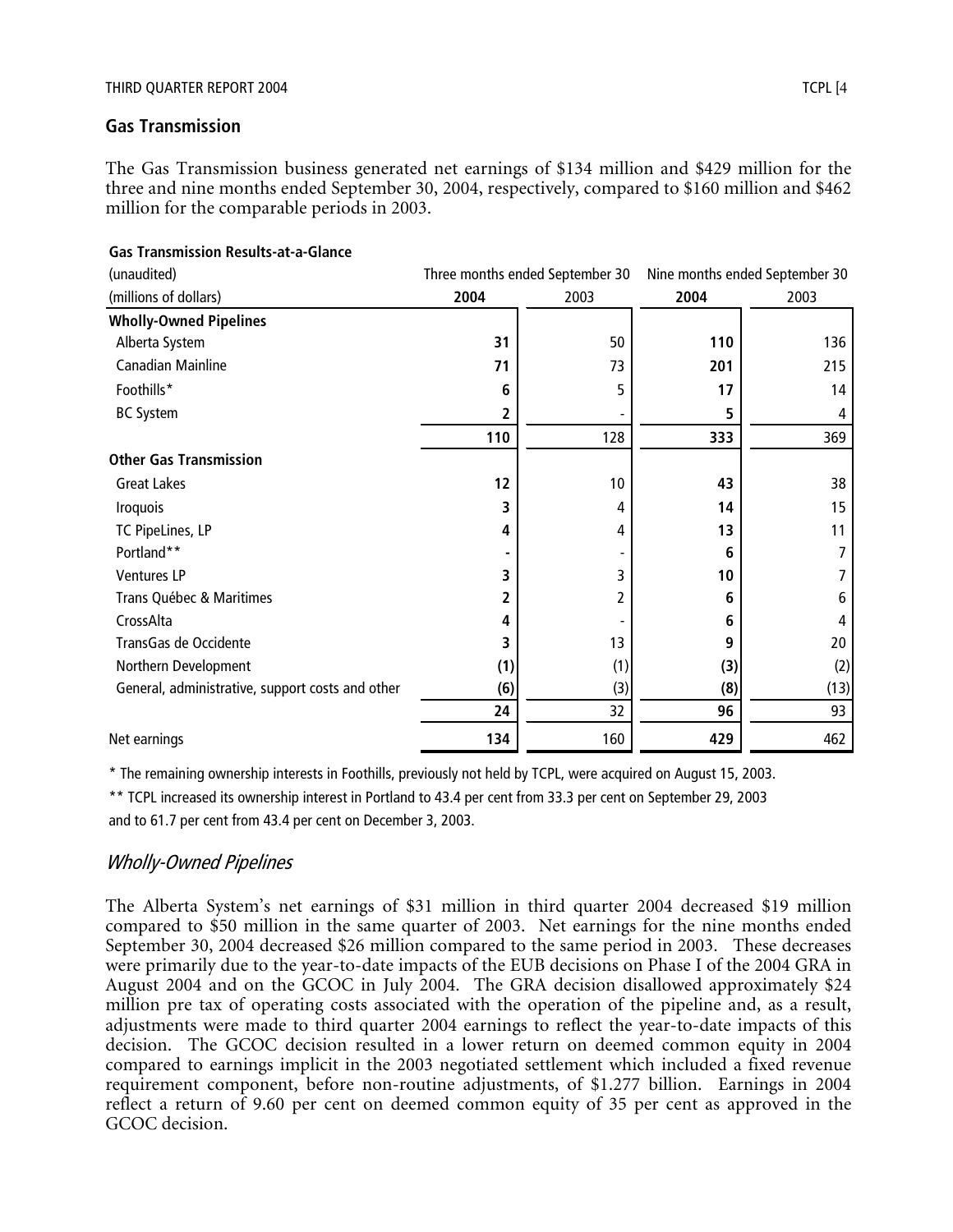#### THIRD QUARTER REPORT 2004 TO A 2004 TO A 2004 TO A 2004 TO A 2004 TO A 2004 TO A 2004 TO A 2004 TO A 2004 TO A 2004

The Canadian Mainline's net earnings decreased \$2 million and \$14 million for the three and nine months ended September 30, 2004, respectively, when compared to the corresponding periods in 2003. The decrease in net earnings was primarily due to a lower rate of return on common equity of 9.56 per cent in 2004 compared to 9.79 per cent in 2003, and a lower average investment base.

Foothills' net earnings of \$17 million for the nine months ended September 30, 2004 were \$3 million higher than the same period in 2003 reflecting TCPL's acquisition in August 2003 of the remaining ownership interests in Foothills not held previously.

#### **Operating Statistics**

| Nine months ended September 30                                  |       | Alberta             |       | Canadian   |              |      |      | ВC     |
|-----------------------------------------------------------------|-------|---------------------|-------|------------|--------------|------|------|--------|
| (unaudited)                                                     |       | System <sup>*</sup> |       | Mainline** | Foothills*** |      |      | System |
|                                                                 | 2004  | 2003                | 2004  | 2003       | 2004         | 2003 | 2004 | 2003   |
| Average investment base (\$ millions)<br>Delivery volumes (Bcf) | 4.642 | 4.909               | 8.233 | 8.601      | 718          | 742  | 229  | 237    |
| Total                                                           | 2,872 | 2.893               | 1.947 | 1.990      | 844          | 813  | 255  | 227    |
| Average per day                                                 | 10.5  | 10.6                | 7.1   | 7.3        | 3.1          | 3.0  | 0.9  | 0.8    |

\* Field receipt volumes for the Alberta System for the nine months ended September 30, 2004 were 2,959 Bcf (2003 - 2,926 Bcf); average per day was 10.8 Bcf (2003 - 10.7 Bcf).

\*\* Canadian Mainline deliveries originating at the Alberta border and in Saskatchewan for the nine months ended September 30, 2004 were 1,503 Bcf (2003 - 1,572 Bcf); average per day was 5.5 Bcf (2003 - 5.8 Bcf).

\*\*\* The remaining interests in Foothills were acquired in August 2003. The delivery volumes in the table represent 100 per cent of Foothills.

## Other Gas Transmission

TCPL's proportionate share of net earnings from its Other Gas Transmission businesses was \$24 million for the three months ended September 30, 2004 compared to \$32 million for the same period in 2003. The 2003 results included TCPL's \$11 million share of future income tax benefits recognized by TransGas. Excluding this adjustment, net earnings for the quarter increased \$3 million compared to the same period in 2003. The increase was due to higher earnings from Great Lakes as a result of successful marketing of short-term services and higher earnings from CrossAlta as a result of favourable storage market conditions, partially offset by higher general, administrative, support costs and other.

Net earnings for the nine months ended September 30, 2004 were \$96 million compared to \$93 million for the same period in 2003. Excluding the \$7 million gain on sale of Millennium recognized in 2004 and the \$11 million of future income tax benefits recognized by TransGas in 2003, year-to-date earnings were \$7 million higher compared to the same period in 2003. The increase was due to higher earnings from Great Lakes as a result of successful marketing of shortterm services and increased earnings from Ventures LP, TC PipeLines LP and CrossAlta. These increases were partially offset by the impact of a weaker U.S. dollar and higher general, administrative, support costs and other.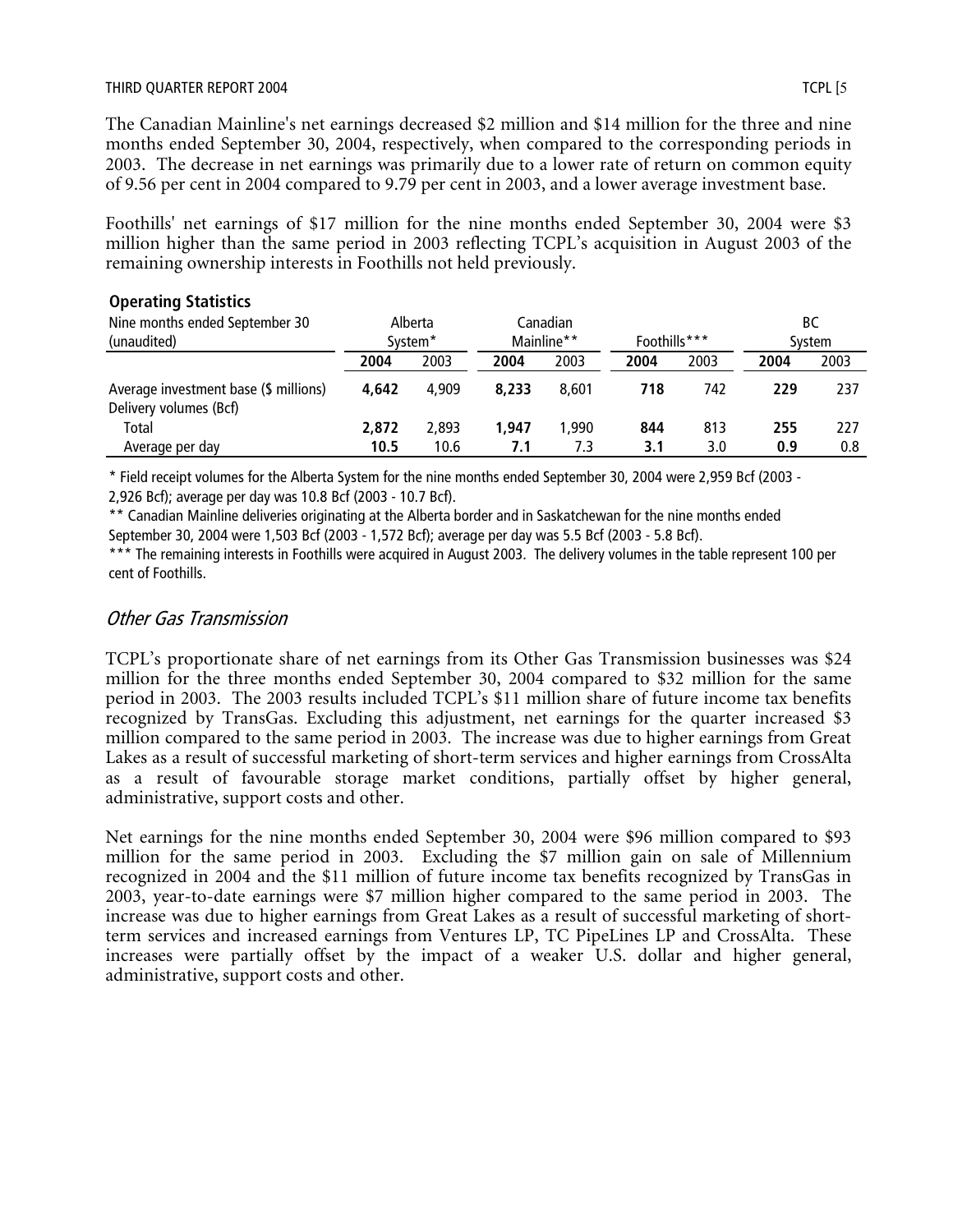#### **Power**

#### **Power Results-at-a-Glance**

| (unaudited)                                      | Three months ended September 30 |      |      | Nine months ended September 30 |
|--------------------------------------------------|---------------------------------|------|------|--------------------------------|
| (millions of dollars)                            | 2004                            | 2003 | 2004 | 2003                           |
| Western operations                               | 43                              | 26   | 113  | 129                            |
| Eastern operations                               | 21                              | 30   | 77   | 91                             |
| <b>Bruce Power investment</b>                    | 29                              | 38   | 125  | 92                             |
| Power LP investment                              | 6                               | 8    | 22   | 26                             |
| General, administrative, support costs and other | (21)                            | (23) | (70) | (66)                           |
| Operating and other income                       | 78                              | 79   | 267  | 272                            |
| Financial charges                                | (4)                             | (2)  | (9)  | (8)                            |
| Income taxes                                     | (23)                            | (27) | (80) | (88)                           |
|                                                  | 51                              | 50   | 178  | 176                            |
| Gains related to Power LP (after tax)            |                                 |      | 187  |                                |
| Net earnings                                     | 51                              | 50   | 365  | 176                            |

Power's net earnings in third quarter 2004 of \$51 million increased \$1 million compared to \$50 million in third quarter 2003. Higher earnings from Western Operations were more than offset by lower contributions from Bruce Power and Eastern Operations.

Net earnings for the nine months ended September 30, 2004 of \$365 million increased \$189 million compared to \$176 million in the same period in 2003 primarily due to the \$187 million of gains related to Power LP recorded in second quarter 2004. During second quarter 2004, TCPL completed the sale of the ManChief and Curtis Palmer power facilities to Power LP for US\$402.6 million resulting in an after-tax gain on sale of \$15 million (pre-tax gain of \$25 million). At a meeting in April 2004, Power LP unitholders approved these acquisitions and the removal of Power LP's obligation to redeem all units not owned by TCPL in 2017. TCPL was required to fund this redemption, thus the removal of Power LP's obligation eliminates this requirement. In addition, in second quarter 2004, Power LP issued 8.1 million subscription receipts which were subsequently converted into partnership units and TCPL contributed \$20 million of the net proceeds of \$286.8 million that Power LP realized from this issue. The net impact of this issue reduced TCPL's ownership interest in Power LP from 35.6 per cent to 30.6 per cent. As a result of these events, TCPL recognized dilution and other gains of \$172 million in second quarter 2004, \$132 million of which were previously deferred and were being amortized into income to 2017. Dilution gains arose when TCPL's ownership interest in Power LP was decreased as a result of the Power LP issuing new partnership units at a market price in excess of TCPL's per unit carrying value of the investment.

Excluding the \$187 million of Power LP-related gains, Power's net earnings for the nine months ended September 30, 2004 of \$178 million increased \$2 million compared to \$176 million in the same period in 2003. Earnings from Bruce Power of \$125 million increased by \$33 million compared to \$92 million for the same period in 2003 and were mostly offset by lower contributions from other Power operations.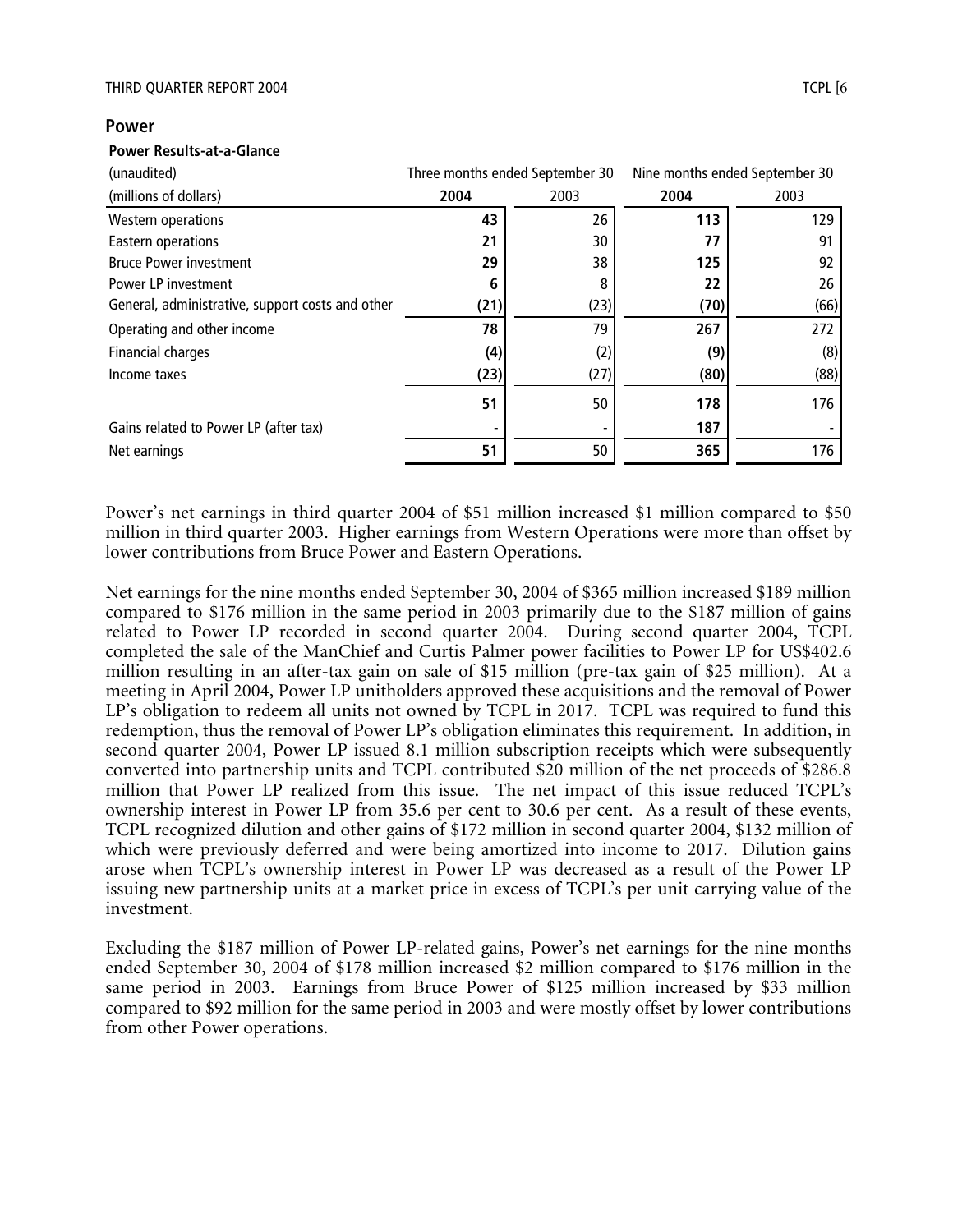#### THIRD QUARTER REPORT 2004 TO THE REPORT 2004 TO THE REPORT OF A SERIES AND TO THE REPORT OF A SERIES OF A SERIES OF A SERIES OF A SERIES OF A SERIES OF A SERIES OF A SERIES OF A SERIES OF A SERIES OF A SERIES OF A SERIES O

#### Western Operations

Operating and other income in third quarter 2004 from Western Operations of \$43 million was \$17 million higher compared to \$26 million earned in the same period in 2003. The increase was mainly due to earnings from the newly constructed MacKay River cogeneration plant, fees earned as a result of Power LP's third quarter 2004 acquisition of hydroelectric facilities in British Columbia and higher net margins achieved on the overall portfolio management. A higher than expected quarterly contribution from the MacKay River plant arose due to the recognition of revenues which were deferred in the first six months of 2004.

Operating and other income for the nine months ended September 30, 2004 of \$113 million was \$16 million lower compared to the same period in 2003. The decrease was mainly due to recognition in second quarter 2003 of a \$31 million (\$19 million after-tax) settlement with a former counterparty which defaulted in 2001 under power forward contracts, as well as reduced ManChief income following the sale of the plant to Power LP in April 2004. Partially offsetting these decreases were contributions from the MacKay River plant, fees earned with respect to Power LP's asset acquisitions in 2004 and the impact of higher net margins achieved on the overall portfolio in second and third quarter 2004.

#### Eastern Operations

Operating and other income in third quarter 2004 from Eastern Operations of \$21 million was \$9 million lower compared to \$30 million earned in the same period in 2003. The decrease was primarily due to a reduction in income from the sale of the Curtis Palmer hydroelectric facilities to Power LP in April 2004, the unfavourable impact of higher natural gas fuel costs at Ocean State Power (OSP) and a weaker U.S. dollar in 2004 compared to 2003. At the end of August 2004, OSP concluded its third arbitration process with respect to its cost of fuel gas and, as in previous decisions received in December 2002 and March 2003, the decision substantially increased OSP's cost of fuel gas. This most recent arbitration decision, effective September 1, 2004, established a pricing mechanism for fuel gas which results in prices in excess of market price and, as a result, impedes OSP's ability to economically and competitively produce power. The potential impacts of this negative decision and related courses of action are under review by management. OSP has commenced the process for the next arbitration which would be expected to be completed in mid-2005.

Operating and other income for the nine months ended September 30, 2004 was \$77 million or \$14 million lower compared to the \$91 million earned in the same period in 2003. This decrease was mainly due to a reduction in income from the sale of the Curtis Palmer hydroelectric facilities to Power LP in April 2004, the unfavourable impact of higher natural gas fuel costs at OSP and a weaker U.S. dollar in 2004.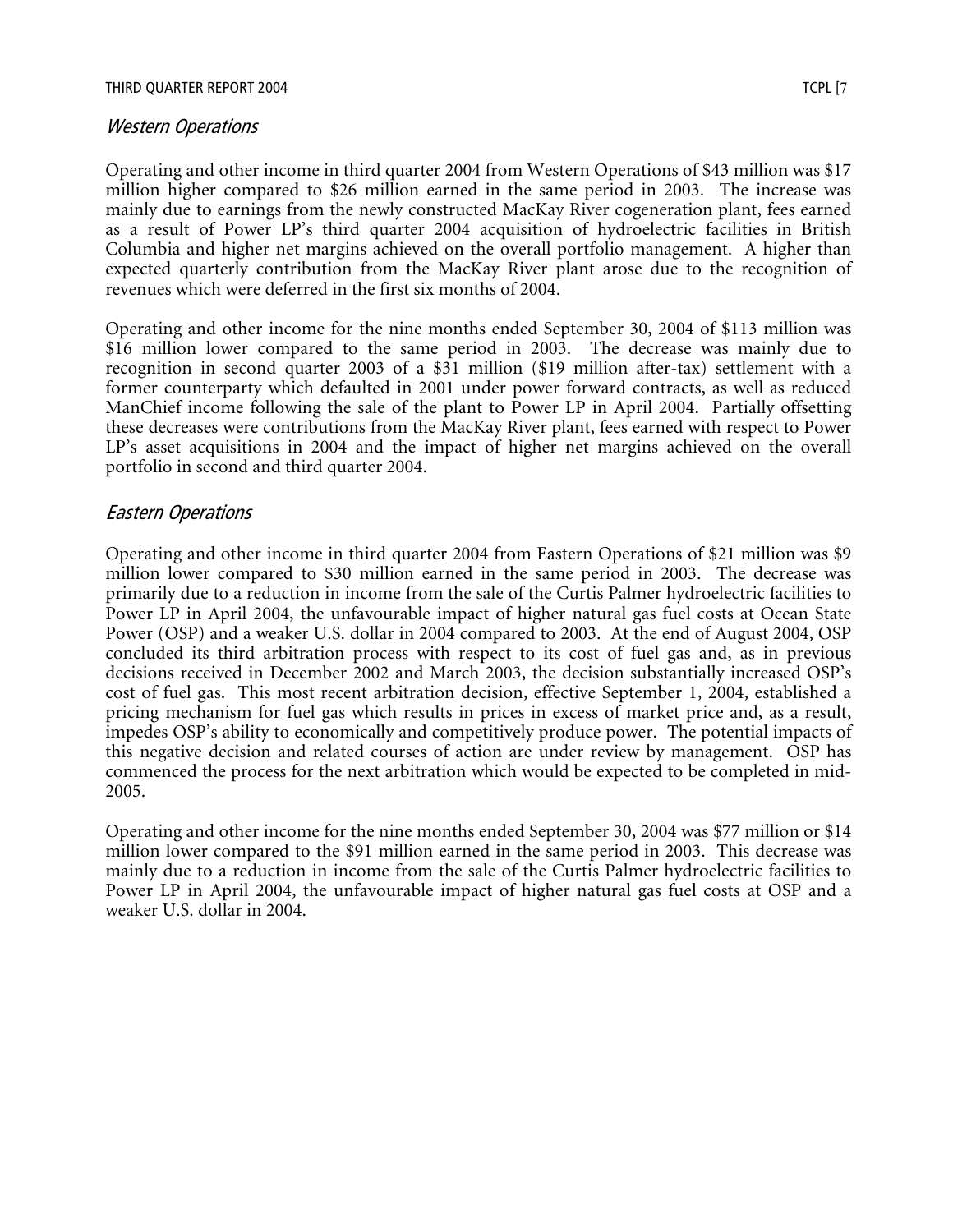#### Bruce Power Investment

#### **Bruce Power Results-at-a-Glance**

| (unaudited)                                        | Three months ended September 30 |       |       | Nine months ended September 30 |
|----------------------------------------------------|---------------------------------|-------|-------|--------------------------------|
| (millions of dollars)                              | 2004                            | 2003  | 2004  | 2003                           |
| Bruce Power (100 per cent basis)                   |                                 |       |       |                                |
| Revenues                                           | 395                             | 297   | 1,228 | 939                            |
| Operating expenses                                 | (297)                           | (196) | (833) | (599)                          |
| Operating income                                   | 98                              | 101   | 395   | 340                            |
| <b>Financial charges</b>                           | (17)                            | (17)  | (50)  | (49)                           |
| Income before income taxes                         | 81                              | 84    | 345   | 291                            |
| TCPL's interest in Bruce Power income              |                                 |       |       |                                |
| before income taxes*                               | 26                              | 27    | 109   | 66                             |
| Adjustments                                        |                                 |       | 16    | 26                             |
| TCPL's income from Bruce Power before income taxes | 29                              | 38    | 125   | 92                             |

\* TCPL acquired its interest in Bruce Power on February 14, 2003. Bruce Power's 100 per cent income before income taxes from February 14, 2003 to September 30, 2003 was \$210 million.

Bruce Power contributed \$29 million of pre-tax equity income in third quarter 2004 compared to \$38 million in third quarter 2003. TCPL's share of power output for third quarter 2004 was 2,765 gigawatt hours (GWh) compared to 2,041 GWh in third quarter 2003. This increase primarily reflects higher output in 2004 as a result of the restart of Bruce A Units 3 and 4 which expanded Bruce Power's capacity by approximately 1,500 megawatts (MW) compared to third quarter 2003 and correspondingly increased Bruce Power's operating expenses. The four Bruce B units were offline during a vacuum building inspection which commenced on September 18, 2004 and partially offset the increased output from Units 3 and 4. Overall prices achieved during third quarter 2004 were approximately \$45 per megawatt hour (MWh), the same as in third quarter 2003. Approximately 55 per cent of the output was sold into Ontario's wholesale spot market in third quarter 2004 with the remainder being sold under longer term contracts. On a per unit basis, the Bruce operating cost increased to \$34 per MWh in third quarter 2004 from \$30 per MWh in third quarter 2003. This increase in operating costs on a per unit basis was primarily due to higher costs as a result of more planned maintenance outages in third quarter 2004 as compared to 2003 and lost generation as a result of the Bruce B vacuum building outage.

Adjustments to TCPL's interest in Bruce Power income before income taxes for the three and nine months ended September 30, 2004 were lower than the comparable periods in 2003 primarily due to no interest being capitalized upon the return to service of the Bruce A units.

Pre-tax equity income for the nine months ended September 30, 2004 was \$125 million compared to \$92 million for the same period in 2003. This increase was primarily due to higher output in 2004 as a result of the return to service of the two Bruce A units as well as a full nine months of earnings in 2004 compared to earnings from February 14 to September 30 in 2003, reflecting TCPL's period of ownership in 2003. Operating costs for the nine months ended September 30, 2004 were \$32 per MWh compared to \$33 per MWh for the period February 14 to September 30, 2003. Average realized prices in the nine months ended September 30, 2004 were \$46 per MWh compared to \$49 per MWh during TCPL's period of ownership ended September 30, 2003.

The Bruce units ran at an average availability of 85 per cent in third quarter 2004, compared to an average availability during third quarter 2003 of 94 per cent reflecting higher planned maintenance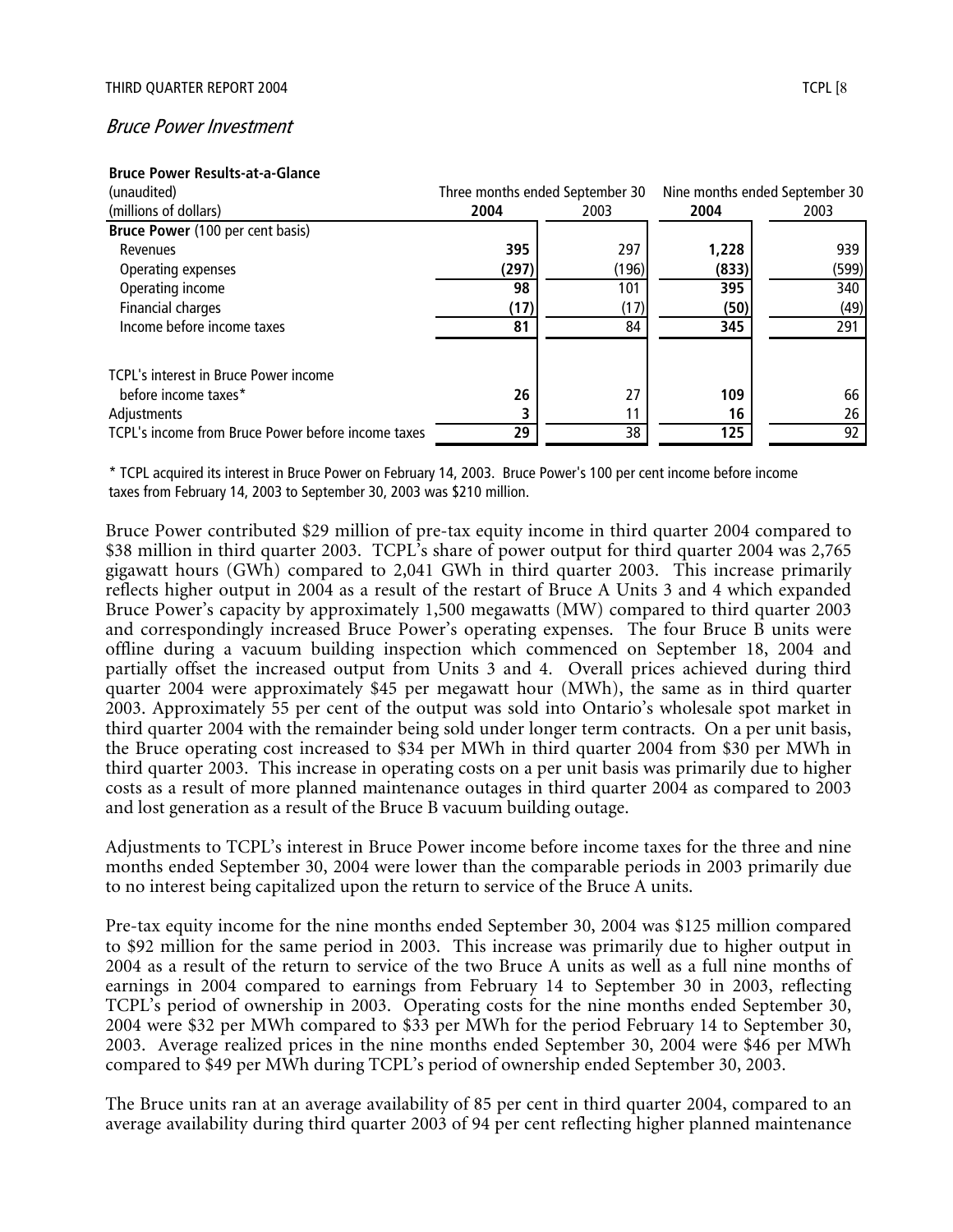#### THIRD QUARTER REPORT 2004 TCPL [9

outage hours in third quarter 2004. Availability for the nine months ended September 30, 2004 was 85 per cent compared to 88 per cent for the period from February 14 to September 30, 2003. A scheduled maintenance outage on Unit 6 began on September 11, 2004 and the unit is expected to be returned to service in December 2004. The planned vacuum building inspection that began for all of the Bruce B units on September 18, 2004 was completed ahead of schedule and Units 8 and 7 were returned to service on October 11 and 13, 2004, respectively. Unit 5 will remain offline for additional maintenance as a result of tests performed during the vacuum building inspection and is expected back in service by mid-November 2004.

Equity income from Bruce Power is directly impacted by fluctuations in wholesale spot market prices for electricity as well as overall plant availability, which in turn, is impacted by scheduled and unscheduled maintenance. To reduce its exposure to spot market prices, Bruce Power has entered into fixed price sales contracts. Approximately 40 per cent of planned output for the remainder of 2004 is under fixed price sales contracts.

#### Power LP Investment

Operating and other income of \$6 million and \$22 million for the three and nine months ended September 30, 2004 was \$2 million and \$4 million lower, respectively, compared to the same periods in 2003. The decrease was primarily due to TCPL's reduced ownership interest in Power LP in 2004 (30.6 per cent compared to 35.6 per cent) and the recognition in second quarter 2004 of all previously deferred gains resulting from the removal of the Power LP redemption obligation. Prior to the removal of the redemption obligation, Power was recognizing into income the amortization of these deferred gains over a period through to 2017. Additional earnings from Power LP's second quarter acquisition of the Curtis Palmer and ManChief facilities partially offset these decreases.

## General, Administrative, Support Costs and Other

General, administrative, support costs and other decreased \$2 million in third quarter 2004 compared to third quarter 2003 primarily due to foreign exchange unrealized gains recognized by Power LP on its U.S. dollar denominated debt, partially offset by higher support costs. General, administrative, support costs and other for the nine months ended September 30, 2004 of \$70 million were \$4 million higher compared to the same period in 2003 primarily due to higher support costs resulting from the company's increased investment in the Power business. Partially offsetting these higher support costs were the positive impact of the recognition of Power LP's foreign exchange unrealized gains and lower business development expenditures.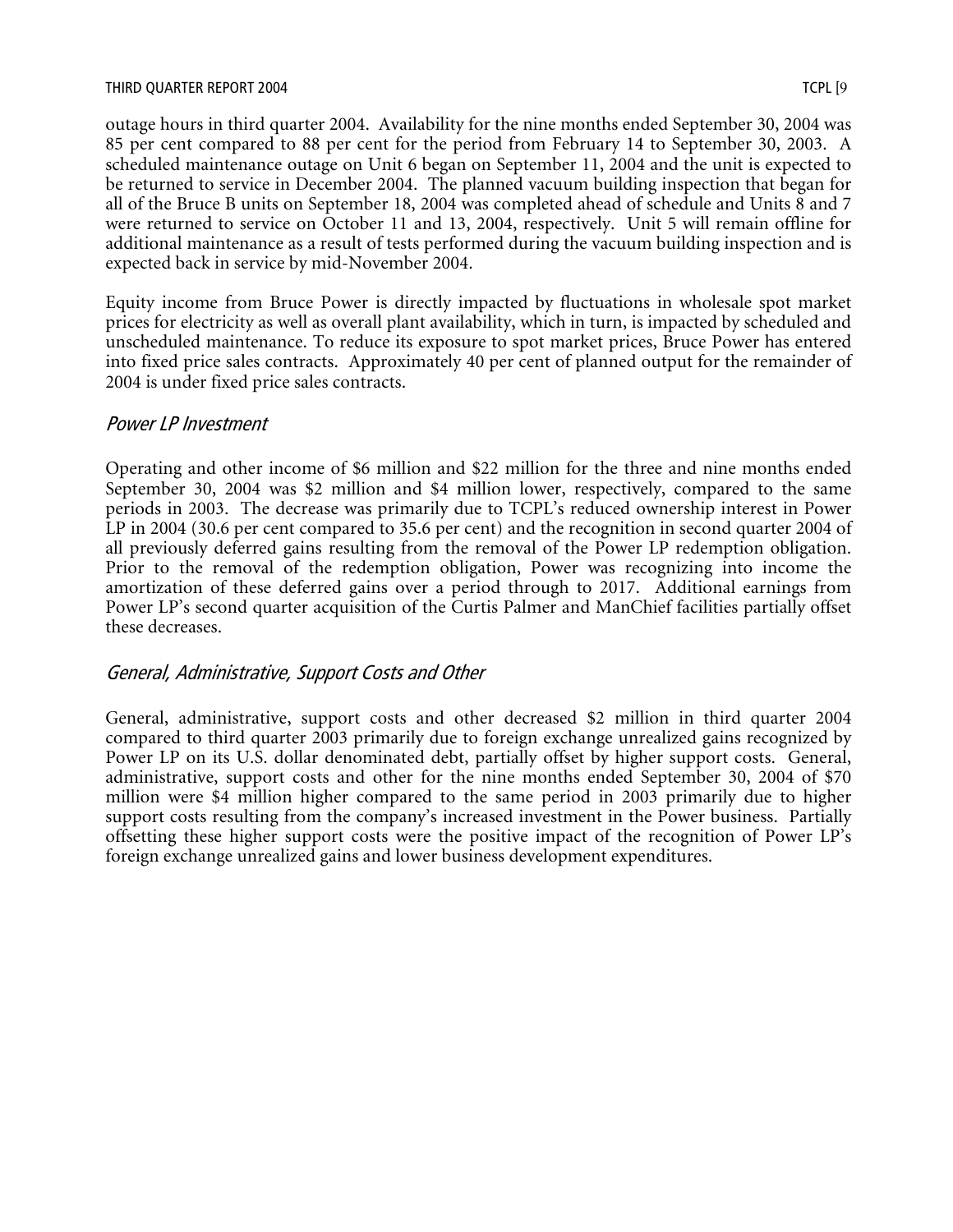#### THIRD QUARTER REPORT 2004 TCPL [10

**Power Sales Volumes**

| (unaudited)                           |       |       | Three months ended September 30 Nine months ended September 30 |        |
|---------------------------------------|-------|-------|----------------------------------------------------------------|--------|
| (GWh)                                 | 2004  | 2003  | 2004                                                           | 2003   |
| Western operations <sup>(2)</sup>     | 2.754 | 3,070 | 8,559                                                          | 9,310  |
| Eastern operations <sup>(2)</sup>     | 1,631 | 1.717 | 4.716                                                          | 5,126  |
| Bruce Power investment <sup>(1)</sup> | 2,765 | 2.041 | 8,257                                                          | 4,809  |
| Power LP investment <sup>(2)</sup>    | 642   | 582   | 1,750                                                          | 1.604  |
| Total                                 | 7.792 | 7.410 | 23,282                                                         | 20,849 |

(1) Acquired on February 14, 2003. Sales volumes reflect TCPL's 31.6 per cent share of Bruce Power output from the date of acquisition.

 $^{(2)}$  ManChief and Curtis Palmer volumes are included in Power LP investment effective April 30, 2004.

| <b>Weighted Average Plant Availability</b> <sup>(1)</sup> |      |      | Three months ended September 30 Nine months ended September 30 |      |  |  |
|-----------------------------------------------------------|------|------|----------------------------------------------------------------|------|--|--|
| (unaudited)                                               | 2004 | 2003 | 2004                                                           | 2003 |  |  |
| Western operations <sup>(2)</sup>                         | 94%  | 91%  | 96%                                                            | 93%  |  |  |
| Eastern operations <sup>(2)</sup>                         | 98%  | 99%  | 97%                                                            | 92%  |  |  |
| Bruce Power investment <sup>(3)</sup>                     | 85%  | 94%  | 85%                                                            | 88%  |  |  |
| Power LP investment <sup>(2)</sup>                        | 97%  | 99%  | 97%                                                            | 95%  |  |  |
| All plants                                                | 92%  | 96%  | 92%                                                            | 91%  |  |  |

 $<sup>(1)</sup>$  Plant availability represents the percentage of time in the year that the plant is available to generate power, whether</sup> actually running or not and is reduced by planned and unplanned outages.

 $(2)$  ManChief and Curtis Palmer are included in Power LP investment effective April 30, 2004.

 $^{(3)}$  Comparative 2003 percentage is calculated from the February 14, 2003 date of acquisition. Bruce A Unit 3 is included effective March 1, 2004.

#### **Corporate**

Net earnings for the three and nine months ended September 30, 2004 were \$7 million and nil, respectively, compared to net expenses of \$12 million and \$30 million for the corresponding periods in 2003.

The \$19 million increase in Corporate net earnings for the three months ended September 30, 2004 compared to the same period in 2003 was primarily due to a \$12 million after-tax adjustment as a result of the release in the quarter of previously established restructuring provisions and the recognition of an \$8 million income tax benefit relating to additional non-capital loss carryforwards utilized.

The \$30 million increase for the nine months ended September 30, 2004 compared to the same period in 2003 was primarily due to the release in third quarter 2004 of previously established restructuring provisions and income tax related items, including refunds in first quarter 2004 and the recognition of the benefit of additional loss carryforwards utilized. These positive variances were partially offset by additional interest costs due to the issuance of new debt in late 2003 and early 2004.

#### **Discontinued Operations**

The Board of Directors approved a plan in July 2001 to dispose of the company's Gas Marketing business. The company's exit from Gas Marketing was substantially completed by December 31,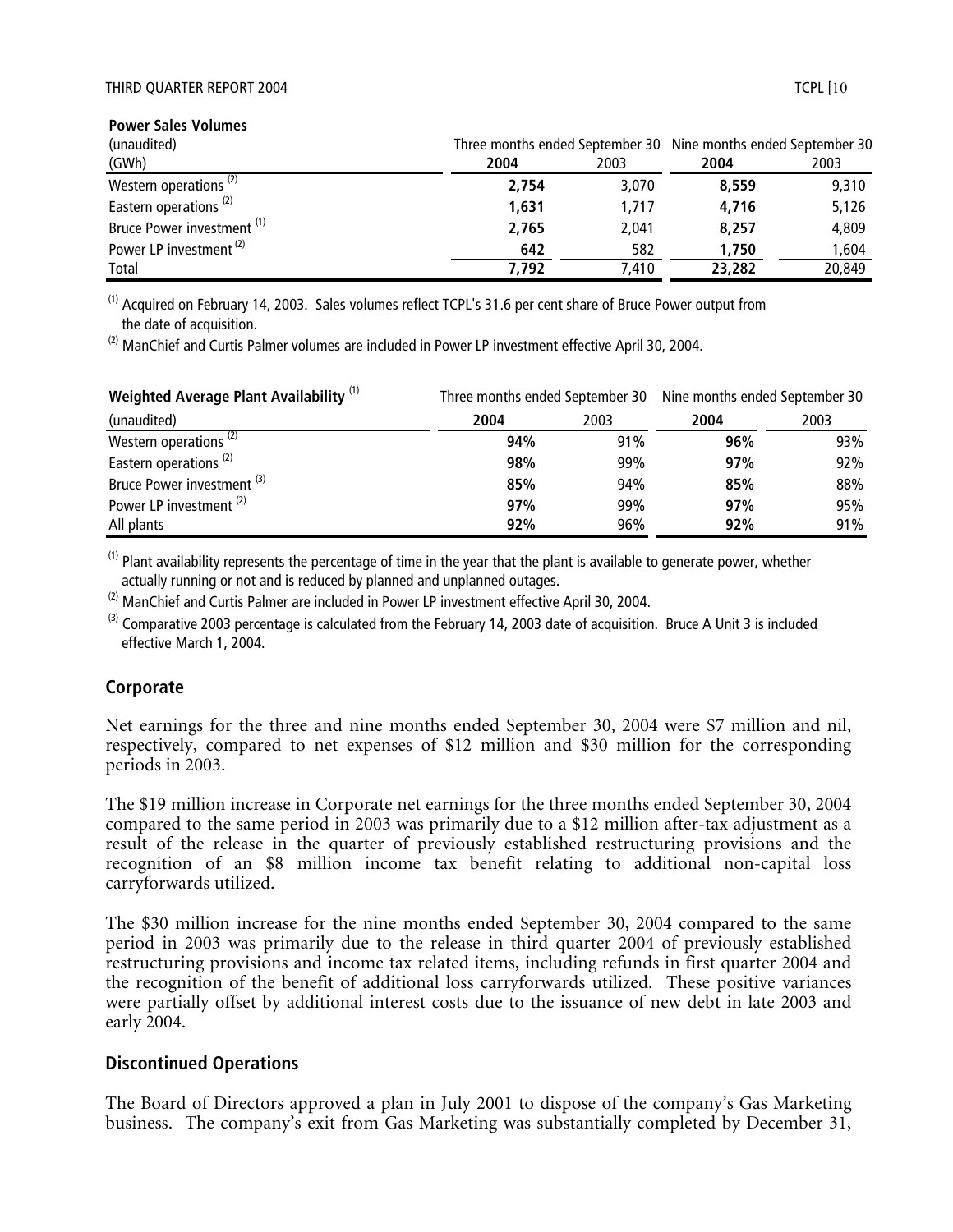#### THIRD QUARTER REPORT 2004 TCPL [11

2001. At September 30, 2004, TCPL reviewed the provision for loss on discontinued operations and the remaining deferred gain with respect to the divested Gas Marketing business. As a result of this review, it was determined that TCPL's contingent liability pursuant to guarantees and obligations under certain contracts related to the divested Gas Marketing business had decreased and, accordingly, the remaining \$52 million after-tax deferred gain was recognized in income in third quarter 2004. In addition, TCPL concluded that the remaining provision for loss on discontinued operations was adequate.

# **Liquidity and Capital Resources**

#### **Funds Generated from Operations**

Funds generated from continuing operations were \$393 million and \$1,206 million for the three and nine months ended September 30, 2004, respectively, compared with \$516 million and \$1,407 million for the same periods in 2003.

TCPL expects that its ability to generate sufficient amounts of cash in the short term and the long term, when needed, and to maintain financial capacity and flexibility to provide for planned growth is adequate and remains substantially unchanged since December 31, 2003.

#### **Investing Activities**

In the three and nine months ended September 30, 2004, capital expenditures, excluding acquisitions, totalled \$97 million (2003 -  $\frac{1}{881}$  million) and \$291 million (2003 - \$264 million), respectively, and related primarily to construction of new power plants, and maintenance and capacity capital in the Gas Transmission business.

In the nine months ended September 30, 2004, disposition of assets totalled \$408 million (2003 – nil) and related primarily to the sale of ManChief and Curtis Palmer to Power LP in second quarter 2004.

Acquisitions for the three and nine months ended September 30, 2004 were \$49 million (2003 – \$135 million) and \$63 million (2003 - \$547 million), respectively.

#### **Financing Activities**

TCPL retired long-term debt of \$9 million and \$510 million in the three and nine months ended September 30, 2004, respectively. In February 2004, the company issued \$200 million of five year medium-term notes bearing interest at 4.1 per cent. In March 2004, the company issued US\$350 million of 30 year senior unsecured notes bearing interest at 5.6 per cent. For the nine months ended September 30, 2004, outstanding notes payable decreased by \$367 million, while cash and short-term investments increased by \$767 million. The increase in cash and short-term investments and decrease in outstanding notes payable positions TCPL to complete the acquisition of Gas Transmission Northwest Corporation (GTN) which is expected in fourth quarter 2004 (see Other Recent Developments - Gas Transmission - Gas Transmission Northwest Corporation).

## Dividends

On October 26, 2004, TCPL's Board of Directors declared a dividend for the quarter ending December 31, 2004 in an aggregate amount equal to the aggregate quarterly dividend to be paid on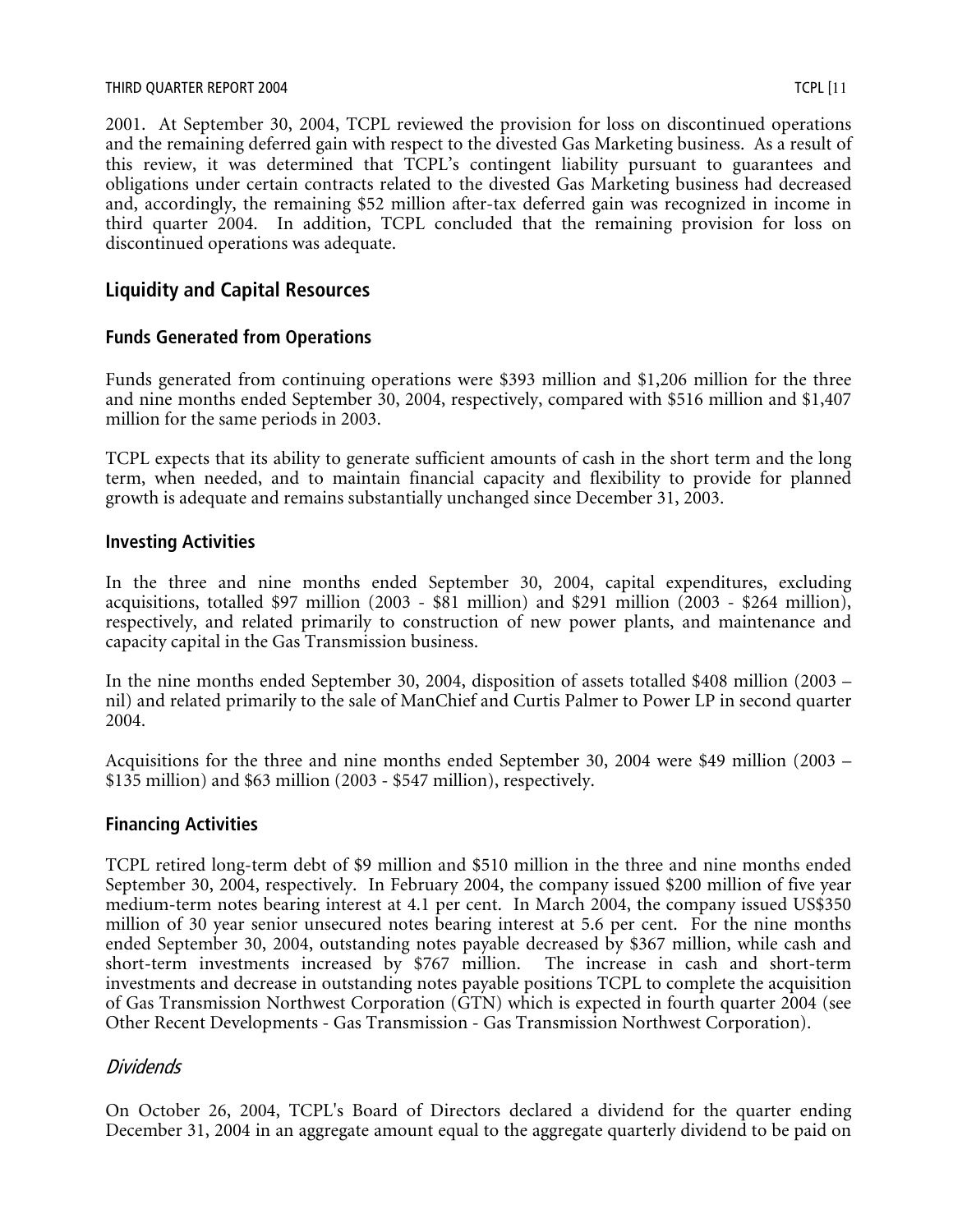January 31, 2005 by TransCanada Corporation on the issued and outstanding common shares as at the close of business on December 31, 2004. The Board also declared regular dividends on TCPL's preferred shares.

## **Contractual Obligations**

At September 30, 2004, TCPL held a 30.6 per cent interest in Power LP which is a publicly-held limited partnership. Until April 29, 2004, Power LP was required to redeem all units outstanding at June 30, 2017, not held directly or indirectly by TCPL and TCPL was required to fund the redemption in accordance with the terms of the Power LP Partnership Agreement. At a special meeting held on April 29, 2004, Power LP's unitholders approved the amendment of the terms of the Power LP Partnership Agreement to remove Power LP's obligation to redeem all units not owned by TCPL in 2017.

Excluding the removal of the Power LP obligation, there have been no material changes to TCPL's contractual obligations, including payments due for the next five years and thereafter, since December 31, 2003. For further information on these contractual obligations, refer to the MD&A in TCPL's 2003 Annual Report.

## **Financial and Other Instruments**

The following represents the material changes to the company's risk management and financial instruments since December 31, 2003 and reflects the impacts of the hedge accounting changes adopted prospectively, effective January 1, 2004, as further discussed under Accounting Changes - Hedging Relationships.

## Foreign Exchange and Interest Rate Management Activity

The company manages certain foreign exchange risks of U.S. dollar debt and interest rate exposures of the Alberta System, the Canadian Mainline and the Foothills System through the use of foreign currency and interest rate derivatives. These derivatives are comprised of contracts for periods up to eight years. Certain of the realized gains and losses on interest rate derivatives are shared with shippers on predetermined terms.

| Asset/(Liability)<br>(millions of dollars)                              |                    | September 30, 2004<br>(unaudited) |                    | December 31, 2003 |
|-------------------------------------------------------------------------|--------------------|-----------------------------------|--------------------|-------------------|
|                                                                         | Carrying<br>Amount | Fair<br>Value                     | Carrying<br>Amount | Fair<br>Value     |
| <b>Foreign Exchange</b><br>Cross-currency swaps<br><b>Interest Rate</b> | (33)               | (33)                              | (26)               | (26)              |
| Interest rate swaps<br>Canadian dollars<br>U.S. dollars                 | 16<br>8            | 16<br>8                           |                    | 15                |

At September 30, 2004, the principal amount of cross-currency swaps was US\$282 million (December 31, 2003 - US\$282 million). In addition, at September 30, 2004, the company has associated interest rate swaps with cross-currency swaps with notional principal amounts of \$210 million (December 31, 2003 - \$210 million) and US\$162 million (December 31, 2003 – US\$162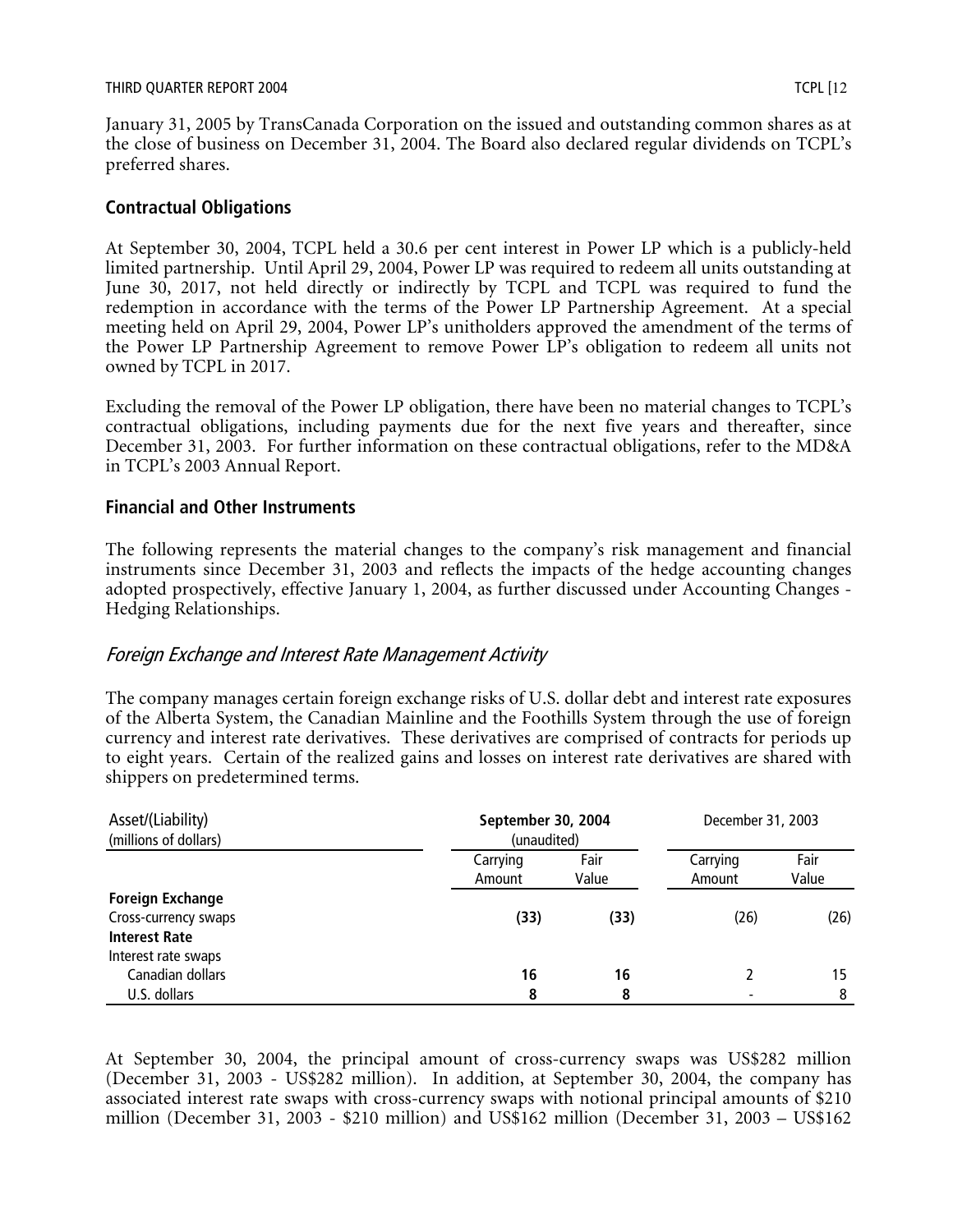million). Notional principal amounts for interest rate swaps were \$569 million (December 31, 2003 - \$964 million) and US\$100 million (December 31, 2003 - US\$100 million).

The company manages the foreign exchange risk and interest rate exposures of its other U.S. dollar debt through the use of foreign currency and interest rate derivatives. These derivatives are comprised of contracts for periods up to nine years. The fair values of the interest rate derivatives are shown in the table below.

| Asset/(Liability)                  | September 30, 2004 |       | December 31, 2003 |       |
|------------------------------------|--------------------|-------|-------------------|-------|
| (millions of dollars)              | (unaudited)        |       |                   |       |
|                                    | Carrying           | Fair  | Carrying          | Fair  |
|                                    | Amount             | Value | Amount            | Value |
| <b>Interest Rate</b>               |                    |       |                   |       |
| Interest rate swaps                |                    |       |                   |       |
| Canadian dollars                   | (4)                | (4)   |                   | (3)   |
| U.S. dollars                       | 34                 | 34    |                   | 37    |
| <b>Foreign Exchange</b>            |                    |       |                   |       |
| Forward Foreign Exchange Contracts |                    |       |                   |       |
| U.S. dollars                       | (7)                | (6)   |                   |       |

At September 30, 2004, the notional principal amounts for interest rate swaps were \$225 million (December 31, 2003 - \$150 million) and US\$450 million (December 31, 2003 - US\$450 million). The principal amount of forward foreign exchange contracts was US\$148 million (December 31, 2003 - US\$19 million).

## **Risk Management**

With respect to continuing operations, TCPL's market, financial and counterparty risks remain substantially unchanged since December 31, 2003. For further information on risks, refer to the MD&A in TCPL's 2003 Annual Report.

## **Controls and Procedures**

As of the end of the period covered by this quarterly report, TCPL's management, together with TCPL's President and Chief Executive Officer and Chief Financial Officer, evaluated the effectiveness of the design and operation of the company's disclosure controls and procedures. Based on this evaluation, the President and Chief Executive Officer and the Chief Financial Officer of TCPL have concluded that the disclosure controls and procedures are effective.

There were no changes in TCPL's internal control over financial reporting during the most recent fiscal quarter that have materially affected or are reasonably likely to materially affect TCPL's internal control over financial reporting.

# **Critical Accounting Policy**

TCPL's critical accounting policy, which remains unchanged since December 31, 2003, is the use of regulatory accounting for its regulated operations. For further information on this critical accounting policy, refer to the MD&A in TCPL's 2003 Annual Report.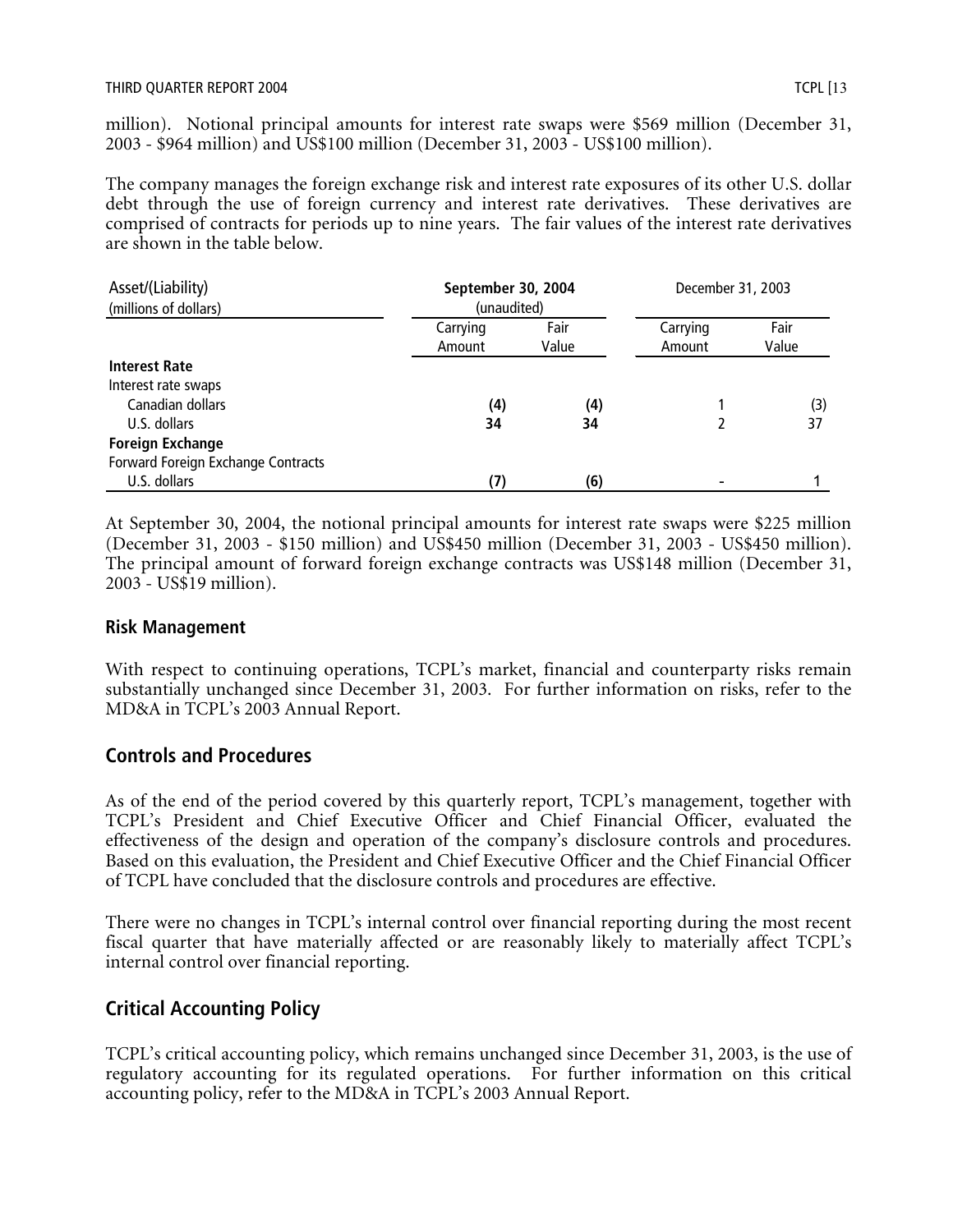# **Critical Accounting Estimates**

Since a determination of many assets, liabilities, revenues and expenses is dependent upon future events, the preparation of the company's consolidated financial statements requires the use of estimates and assumptions which have been made using careful judgment. TCPL's critical accounting estimate from December 31, 2003 continues to be depreciation expense. In third quarter 2004, TCPL recognized in income the critical accounting estimate with respect to the remaining after-tax deferred gain related to the 2001 sale of the Gas Marketing business as further discussed under Results of Operations – Discontinued Operations. For further information on these critical accounting estimates, refer to the MD&A in TCPL's 2003 Annual Report.

# **Accounting Changes**

#### Asset Retirement Obligations

Effective January 1, 2004, the company adopted the new standard of the Canadian Institute of Chartered Accountants (CICA) Handbook Section "Asset Retirement Obligations", which addresses financial accounting and reporting for obligations associated with asset retirement costs. This section requires that the fair value of a liability for an asset retirement obligation be recognized in the period in which it is incurred if a reasonable estimate of fair value can be made. The fair value is added to the carrying amount of the associated asset. The liability is accreted at the end of each period through charges to operating expenses. This accounting change was applied retroactively with restatement of prior periods.

The plant, property and equipment of the regulated natural gas transmission operations consist primarily of underground pipelines and above ground compression equipment and other facilities. No amount has been recorded for asset retirement obligations relating to these assets as it is not possible to make a reasonable estimate of the fair value of the liability due to the indeterminate timing and scope of the asset retirements. Management believes it is reasonable to assume that all retirement costs associated with the regulated pipelines will be recovered through tolls in future periods.

The impact of this accounting change resulted in an increase of \$2 million in the estimated fair value of the liability for TCPL's Other Gas Transmission assets as at January 1, 2003 and December 31, 2003. The estimated fair value of this liability as at September 30, 2004 was \$11 million.

The plant, property and equipment in the Power business consists primarily of power plants in Canada and the United States. The impact of this accounting change resulted in an increase of \$6 million and \$7 million in the estimated fair value of the liability for the power plants and associated assets as at January 1, 2003 and December 31, 2003, respectively. The asset retirement cost, net of accumulated depreciation that would have been recorded if the cost had been recorded in the period in which it arose, is recorded as an additional cost of the assets as at January 1, 2003. The estimated fair value of the liability as at September 30, 2004 was \$23 million. The company has no legal liability for asset retirement obligations with respect to its investment in Bruce Power and the Sundance A and B power purchase arrangements.

The impact of this change on TCPL's net income in prior periods was nil while the impact of this change in the three and nine months ended September 30, 2004 was nil and approximately \$1 million, respectively.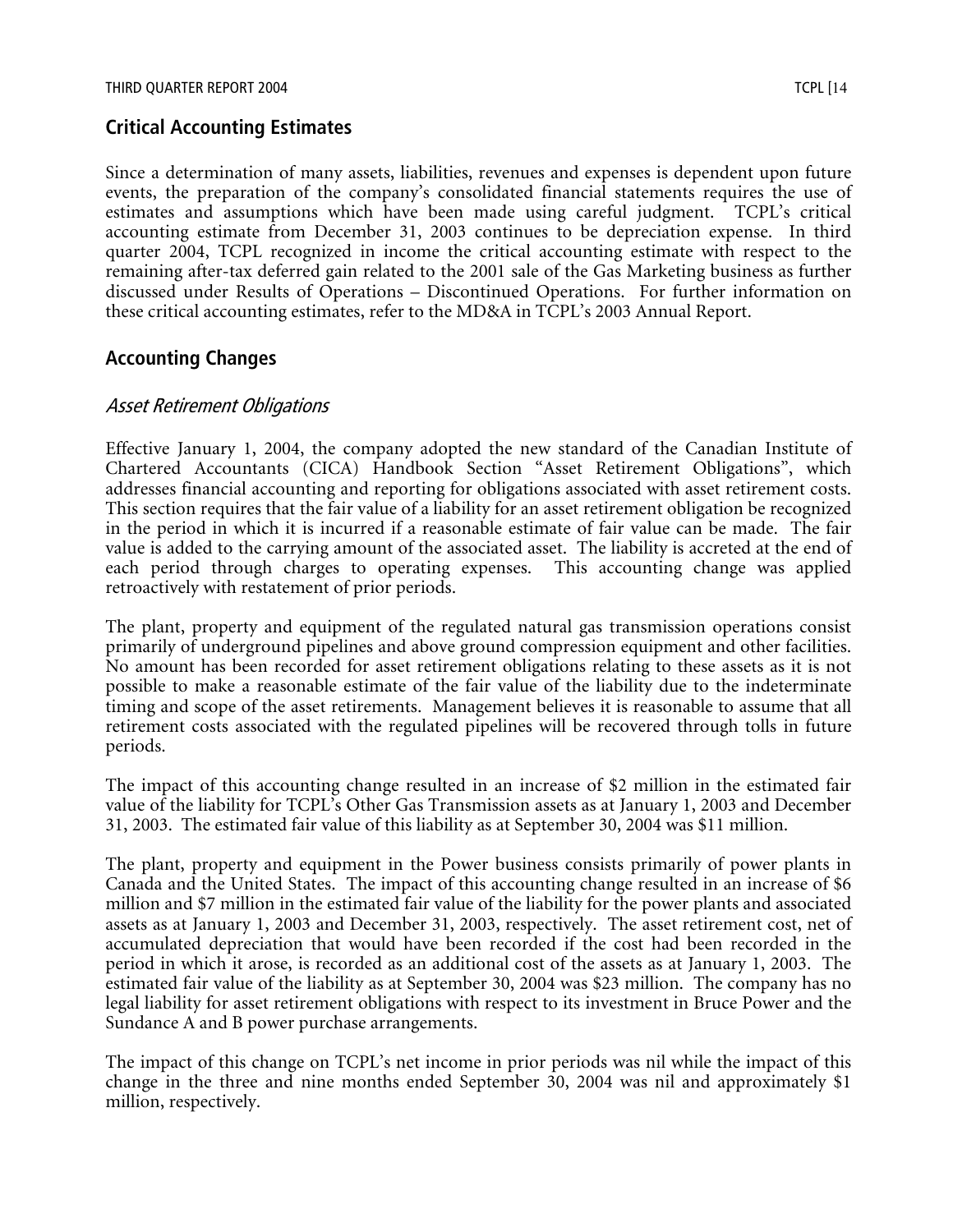# Hedging Relationships

Effective January 1, 2004, the company adopted the provisions of the CICA's new Accounting Guideline "Hedging Relationships" that specifies the circumstances in which hedge accounting is appropriate, including the identification, documentation, designation and effectiveness of hedges, and the discontinuance of hedge accounting. In accordance with the provisions of this new guideline, TCPL has recorded all derivatives on the Consolidated Balance Sheet at fair value.

This new guideline was applied prospectively and resulted in a decrease in net income of \$2 million and nil for the three and nine months ended September 30, 2004, respectively. The significant impact of the accounting change on the Consolidated Balance Sheet as at January 1, 2004 is as follows.

| (unaudited - millions of dollars) | Increase/(Decrease) |
|-----------------------------------|---------------------|
| <b>Current Assets</b>             |                     |
| Other                             | 8                   |
| Other Assets                      | 123                 |
| <b>Total Assets</b>               | 131                 |
| <b>Current Liabilities</b>        |                     |
| <b>Accounts Payable</b>           | 8                   |
| <b>Deferred Amounts</b>           | 132                 |
| Long-Term Debt                    | (7)                 |
| <b>Future Income Taxes</b>        | (1)                 |
| <b>Total Liabilities</b>          | 132                 |
|                                   |                     |

# Generally Accepted Accounting Principles

Effective January 1, 2004, the company adopted the new standard of the CICA Handbook Section "Generally Accepted Accounting Principles" that defines primary sources of generally accepted accounting principles (GAAP) and the other sources that need to be considered in the application of GAAP. The new standard eliminates the ability to rely on industry practice to support a particular accounting policy.

This accounting change was applied prospectively and there was no impact on net income in the three and nine months ended September 30, 2004. In prior periods, in accordance with industry practice, certain assets and liabilities related to the company's regulated activities, and offsetting deferral accounts, were not recognized on the balance sheet. The impact of the change on the consolidated balance sheet as at January 1, 2004 is as follows.

| (unaudited - millions of dollars)                                        | Increase/(Decrease) |
|--------------------------------------------------------------------------|---------------------|
| Other Assets                                                             | 153                 |
| <b>Deferred Amounts</b><br>Long-Term Debt<br><b>Preferred Securities</b> | 80<br>76<br>(3)     |
| <b>Total Liabilities</b>                                                 | 153.                |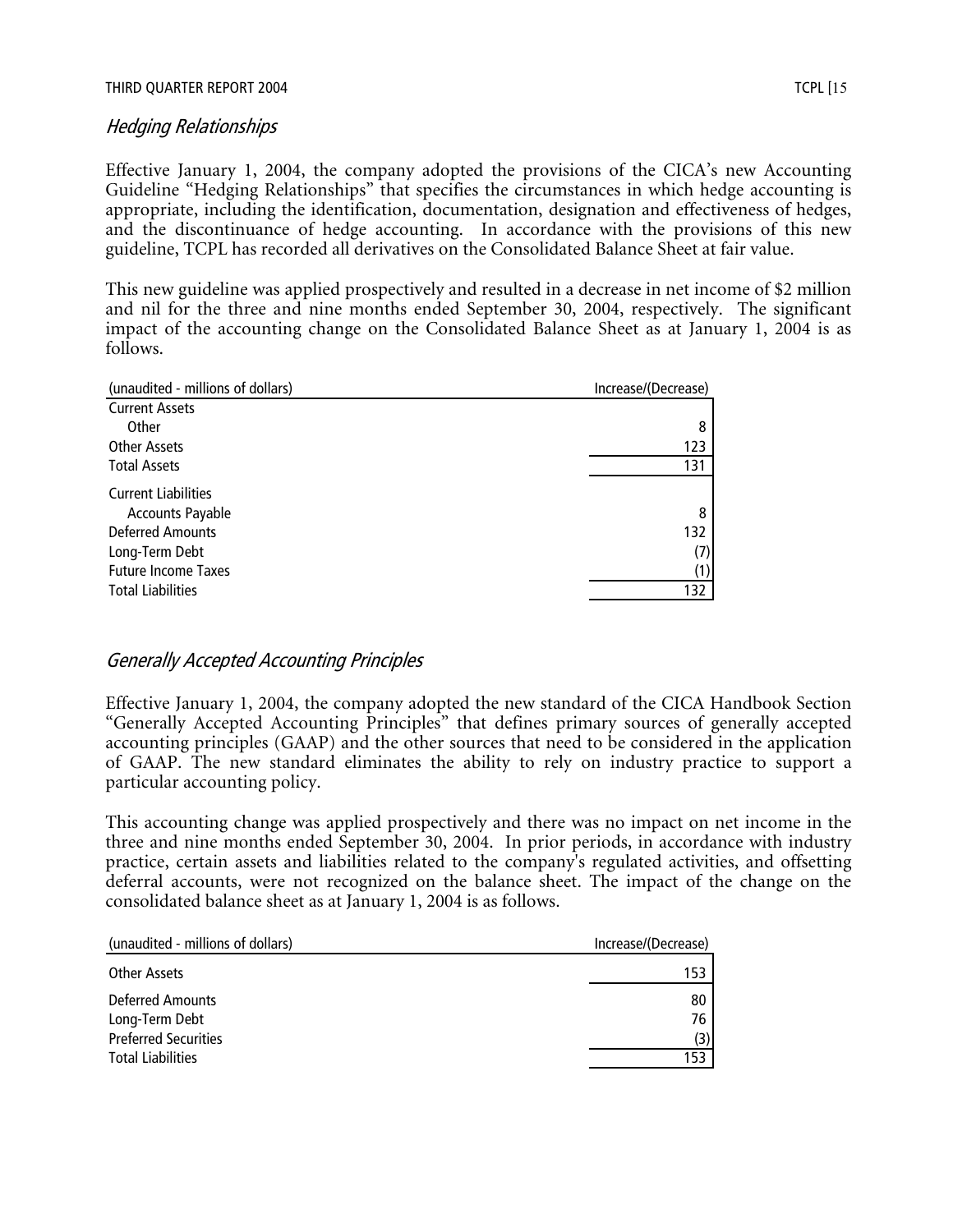## **Outlook**

In 2004, the closing of the pending acquisition of GTN and the gain on sale of Millennium are expected to have a positive impact on the results of the Gas Transmission segment. However, the EUB's decisions received in July 2004 and August 2004 on the GCOC for Alberta utilities and on Phase I of the 2004 GRA for Alberta System, respectively, will have a negative impact on the expected results of the Gas Transmission segment. For further information on the pending GTN acquisition and the EUB's and NEB's decisions, please refer to Other Recent Developments. In addition, the company expects higher Power net earnings in 2004 than originally anticipated as a result of the gains related to Power LP. Power earnings for the remainder of 2004 will be negatively impacted due to the recognition of previously deferred gains related to Power LP in second quarter 2004 and OSP's August 2004 arbitration settlement. Income tax related items and the release of the previously established restructuring provisions will have a positive impact on the expected results of the Corporate segment. Excluding these impacts, the company's outlook is relatively unchanged since December 31, 2003. For further information on outlook, refer to the MD&A in TCPL's 2003 Annual Report.

The company's net earnings and cash flow combined with a strong balance sheet continue to provide the financial flexibility for TCPL to make disciplined investments in its core businesses of Gas Transmission and Power. Credit ratings on TransCanada PipeLines Limited's senior unsecured debt assigned by Dominion Bond Rating Service Limited (DBRS), Moody's Investors Service (Moody's) and Standard & Poor's are currently A, A2 and A-, respectively. DBRS and Moody's both maintain a 'stable' outlook on their ratings and Standard & Poor's maintains a 'negative' outlook on its rating.

## **Other Recent Developments**

#### **Gas Transmission**

## Wholly-Owned Pipelines

#### Alberta System

In July 2004, the EUB released its decision in the GCOC proceeding. The Alberta System, as all other Alberta provincially regulated utilities, was given a rate of return on equity (ROE) of 9.60 per cent for 2004. This generic ROE will be adjusted annually by 75 per cent of the change in long-term Government of Canada bonds from the previous year, consistent with the approach used by the NEB. The EUB also established a deemed common equity of 35 per cent for the Alberta System. This result is less than the applied for ROE of 11 per cent on deemed common equity of 40 per cent. The EUB also indicated that a review of its ROE adjustment mechanism would not occur prior to 2009, unless the ROE resulting from its application is less than 7.6 per cent or greater than 11.6 per cent. As for changes in capital structure, it expects changes would only be pursued if there is a material change in investment risk.

In September 2003, TCPL filed Phase I of the 2004 GRA with the EUB, consisting of evidence in support of the applied-for rate base and revenue requirement. The company applied for a composite depreciation rate of 4.13 per cent compared to the 2003 composite depreciation rate of 4.00 per cent. On August 24, 2004 the EUB issued its decision and approved a composite depreciation rate of 4.06 per cent, approved the purchase of the Simmons Pipeline System (Simmons) for approximately \$22 million and approved the Transportation by Others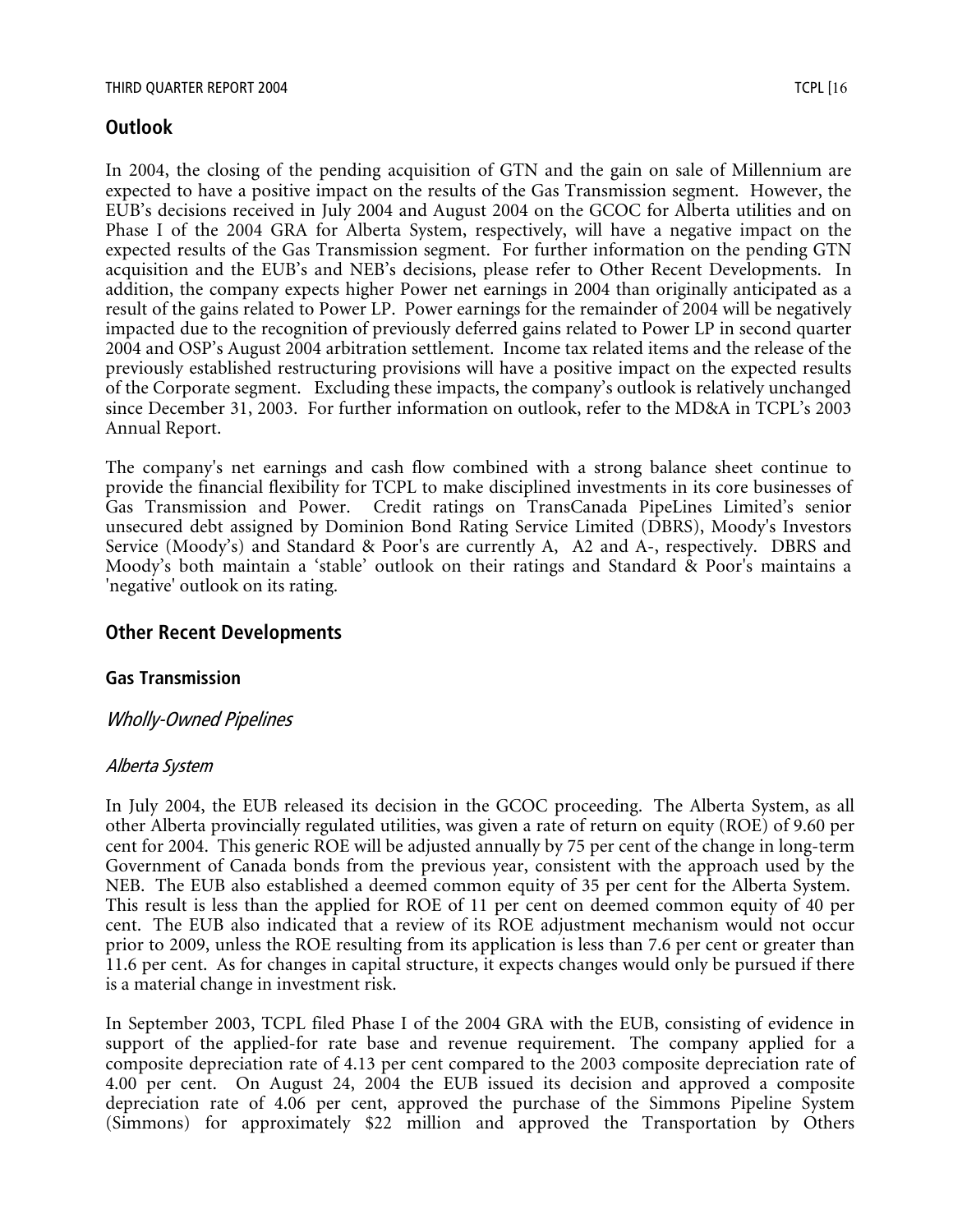arrangements that currently exist on the Foothills, Simmons and Ventures LP systems. However, a significant amount of costs were disallowed for recovery, which reduced revenue requirement and rate base.

In September 2004, TCPL filed with the Alberta Court of Appeal for leave to appeal the EUB's decision on Phase I of the 2004 GRA with respect to the disallowance of applied-for incentive compensation costs. In its decision, the EUB disallowed approximately \$24 million (pre tax) of operating costs, which included \$19 million of applied-for incentive compensation costs. TCPL believes the EUB made errors of law in deciding to deny the inclusion of these costs in the revenue requirement. The company believes these are necessary costs that it will reasonably and prudently incur for the safe, reliable, and efficient operation of the Alberta System. Subsequently, at the request of TCPL, the Court of Appeal adjourned the appeal for an indefinite period of time while TCPL considers the merits of a Review and Variance application to the EUB in respect of 2004 costs, and works toward a negotiated settlement of future years' tolls with its customers. The EUB has limited the term of a settlement to three years.

In October 2004, Simmons became part of TCPL's Alberta System. The assets include 380 kilometres of pipeline and metering facilities and four compressor units located in northern Alberta. Simmons delivers natural gas to the Fort McMurray area from several connecting receipt points within the Alberta System, along with production connected directly to the pipeline and has a capacity of approximately 185 million cubic feet per day.

Phase II of the 2004 GRA, dealing primarily with rate design and services, was filed in December 2003. The oral portion of the Phase II hearing began in Calgary on June 9, 2004, with arguments filed in July 2004. An EUB decision is expected on October 26, 2004.

In December 2003, the EUB approved TCPL's application to charge interim tolls for transportation service, effective January 1, 2004. Final tolls for 2004 will be determined in fourth quarter based on the EUB decisions on the 2004 GRA and will incorporate the outcome from the EUB decision in the GCOC proceeding.

#### Canadian Mainline

The NEB has approved interim tolls for 2004 for the Canadian Mainline. The 2004 Tolls and Tariff Application for the Canadian Mainline was filed in January 2004, and included a request for an 11 per cent return on a 40 per cent deemed common equity component. In light of a Federal Court of Appeal decision, TCPL informed the NEB that it would not contest the ROE formula in its 2004 Tolls and Tariff Application and revised the Application to reflect the formula-based ROE of 9.56 per cent on 40 per cent deemed common equity. Phase I of the hearing in which the NEB considered all issues raised by the Application with the exception of cost of capital, concluded June 25, 2004. The NEB issued its decision for Phase I on September 10, 2004 and approved virtually all cost elements of the Application as well as a new non-renewable firm transportation service. It suspended the fuel gas incentive program for 2004. The proceedings for Phase II of the hearing, which will address capital structure, will take place in fourth quarter 2004. A decision is not expected until the end of first quarter 2005.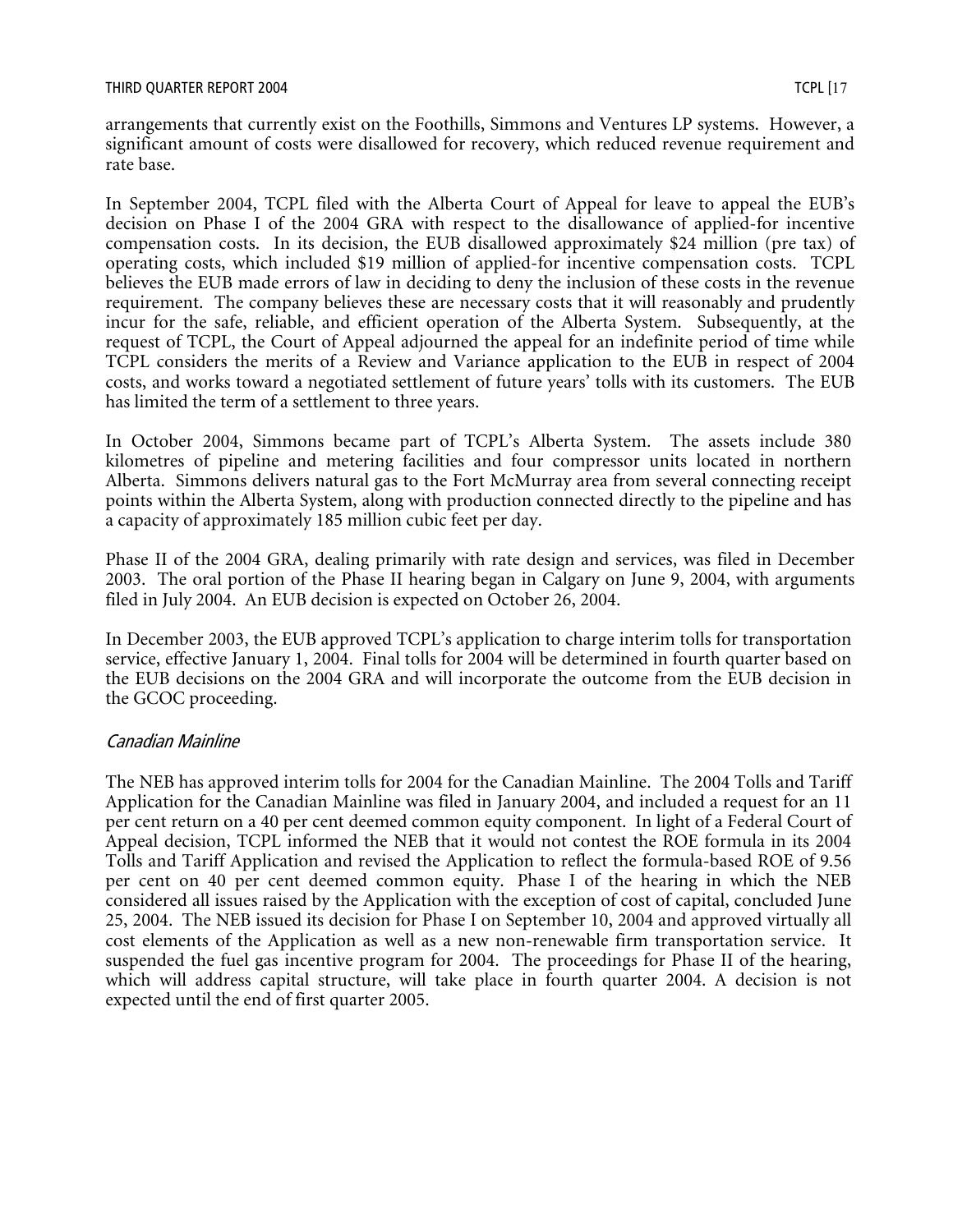#### Other Gas Transmission

#### Gas Transmission Northwest Corporation

As described in the MD&A in TCPL's 2003 Annual Report, TCPL executed a Stock Purchase Agreement with National Energy & Gas Transmission, Inc., (NEGT) and certain of its subsidiaries to acquire GTN for US\$1.7 billion, including US\$0.5 billion of assumed debt, subject to closing adjustments. GTN owns and operates two pipeline systems – the Gas Transmission Northwest Pipeline System and the North Baja Pipeline System (North Baja). The acquisition of North Baja was subject to a right of first refusal in favour of a third party. That third party has now agreed to waive its right of first refusal in respect of the sale of North Baja to TCPL and, accordingly, TCPL now expects to close on the Gas Transmission Northwest Pipeline System and North Baja at the same time.

In second quarter 2004, NEGT's bankruptcy court approved both its Chapter 11 plan of reorganization and the sale of GTN to TCPL. TCPL has satisfied its pre-closing conditions under the purchase agreement and is awaiting the implementation of NEGT's Chapter 11 plan of reorganization, which is the only remaining material closing condition in the transaction. NEGT has informed TCPL that, prior to implementing its Chapter 11 plan of reorganization, it is diligently pursuing the resolution of other issues in the reorganization that are unrelated to GTN or the GTN transaction but nonetheless it believes are in the best interests of the estate and its creditors. NEGT has further stated that it believes that its plan will become effective in the fourth quarter of this year. The parties expect to close the GTN transaction promptly thereafter.

#### Northern Development

In October 2004, Imperial Oil Resources announced that applications for the main regulatory approvals required for the Mackenzie Gas Pipeline Project were submitted to the boards, panels and agencies responsible for assessing and regulating energy developments in the Northwest Territories. These filings mark a significant milestone in the project definition phase. TCPL will continue both to support the project through its position established under the various project agreements and to facilitate the interconnection of Mackenzie gas into TCPL's Alberta System.

#### Liquefied Natural Gas

In September 2004, TCPL and Petro-Canada signed a memorandum of understanding to develop a liquefied natural gas (LNG) facility, Cacouna Energy, in Gros Cacouna, Québec. TCPL and Petro-Canada will equally share the costs to construct the LNG receiving, storage and regasification facility and TCPL will operate the facility, while Petro-Canada will supply the LNG. The proposed facility would be capable of receiving, storing, and regasifying imported LNG with an average annual send-out capacity of approximately 500 million cubic feet of natural gas a day. The estimated cost of construction is \$660 million. Construction of the facility is subject to regulatory approval from federal, provincial and municipal governments and is expected to take approximately two years. If approval is received, the facility is expected to be in service towards the end of the decade.

#### Gas Storage

In addition to the company's investment in the CrossAlta natural gas storage facility, TransCanada has entered into long-term arrangements, commencing in second quarter 2005, for 20 petajoules (PJ) of additional natural gas storage capacity in Alberta. The capacity under contract increases to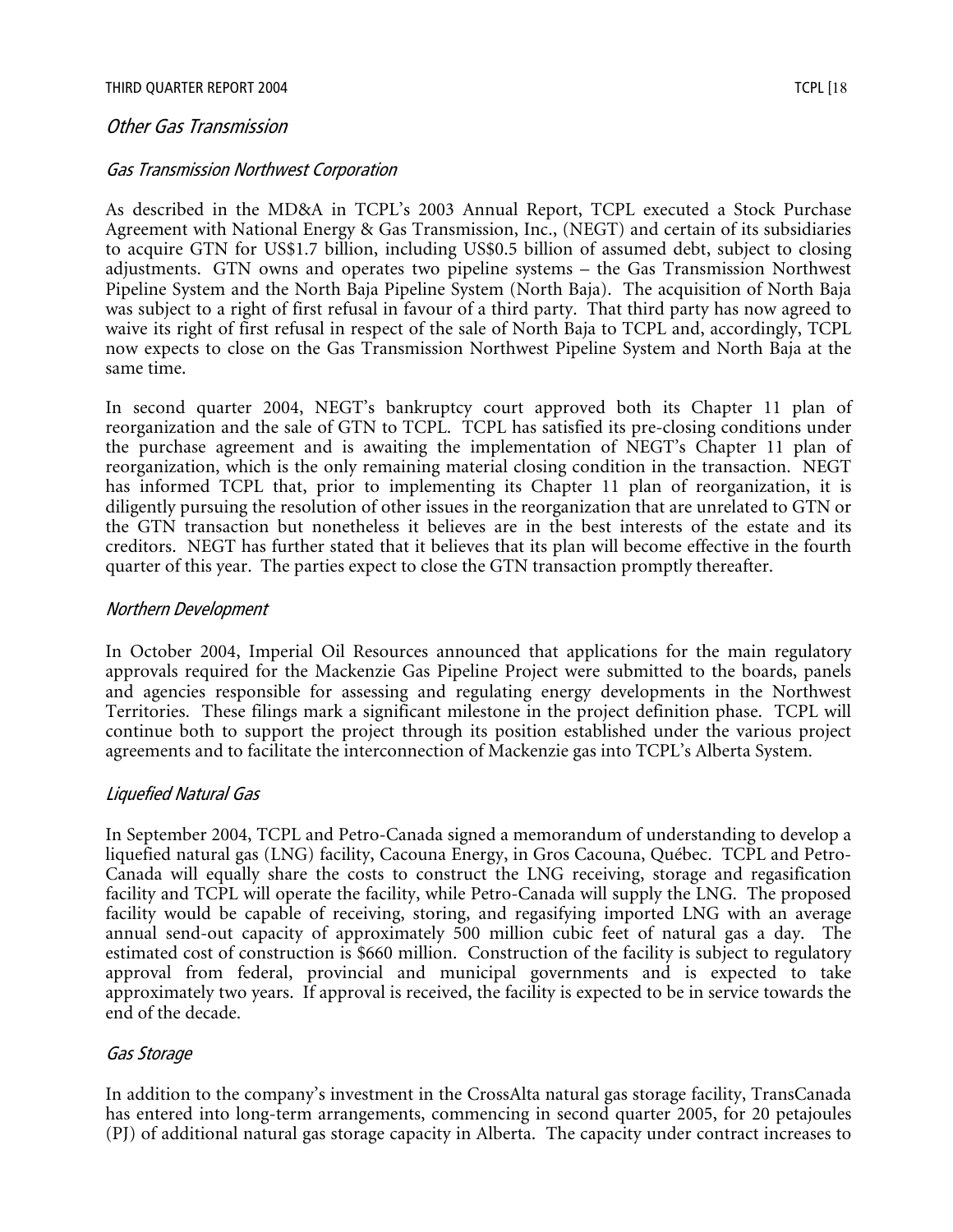30 PJ in 2006 and 40 PJ in 2007. TransCanada intends to utilize this capacity as part of its Alberta gas storage services business. The company also continues to explore other gas storage opportunities.

#### **Power**

#### USGen New England, Inc.

In September 2004, USGen New England, Inc. (USGen) and TCPL signed an Asset Purchase Agreement for TCPL to purchase hydroelectric generation assets with a total generating capacity of 567 MW for US\$505 million. The assets include generating systems on two rivers in New England: the 484 MW Connecticut River system in New Hampshire and Vermont and the 83 MW Deerfield River system in Massachusetts and Vermont. The output is not currently subject to long-term contracts.

USGen is a subsidiary of NEGT and voluntarily filed for protection under Chapter 11 of the U.S. Bankruptcy Code in July 2003. The sale will be subject to bankruptcy court approval. Through a court-sanctioned auction process in accordance with customary bidding procedures, USGen will seek offers that are higher or otherwise better than the TCPL agreement.

As part of its agreement, TCPL is granted certain protections, subject to court approval, most notably a break fee and expense reimbursement if another bid is accepted. TCPL also retains the right to amend its offer should USGen receive an offer which is superior to its existing agreement with TCPL. The agreement contemplates that final bankruptcy court approval of the sale will be obtained approximately 75 days after signing of the agreement. The sale is also subject to U.S. antitrust and other regulatory reviews.

## Hydro-Québec

In October 2004, Hydro-Québec Distribution awarded Cartier Wind Energy Inc., which is 50 per cent owned by TCPL, six projects representing a total of 739.5 MW. The projects are distributed in various communities of the administrative region of Gaspésie, Iles-de-la-Madeleine and the Regional County Municipality of Matane and will be commissioned between 2006 and 2012 at a total cost of approximately \$1.2 billion. Power purchase agreements are being negotiated with Hydro-Québec Distribution for each of the six facilities and are expected to be completed in December 2004. Each agreement will be subject to approval by Le Régie de L'Énergie.

#### MacKay River

The MacKay River 165 MW cogeneration plant, situated at Petro-Canada's MacKay River oilsands development, was declared contractually commercially in-service on February 1, 2004. Operational issues with the host site in the first half of 2004 were resolved during third quarter 2004 and the plant is operating as designed.

#### **Other**

In September 2004, TCPL announced it will exercise its right to redeem all of its outstanding US\$200 million 8.50 per cent Debentures due 2023 on November 1, 2004. Holders of the Debentures will be entitled to US\$1,042.7806 per US\$1,000 principal amount. This amount includes US\$33.10 representing the redemption premium and US\$9.6806 representing accrued and unpaid interest to the redemption date.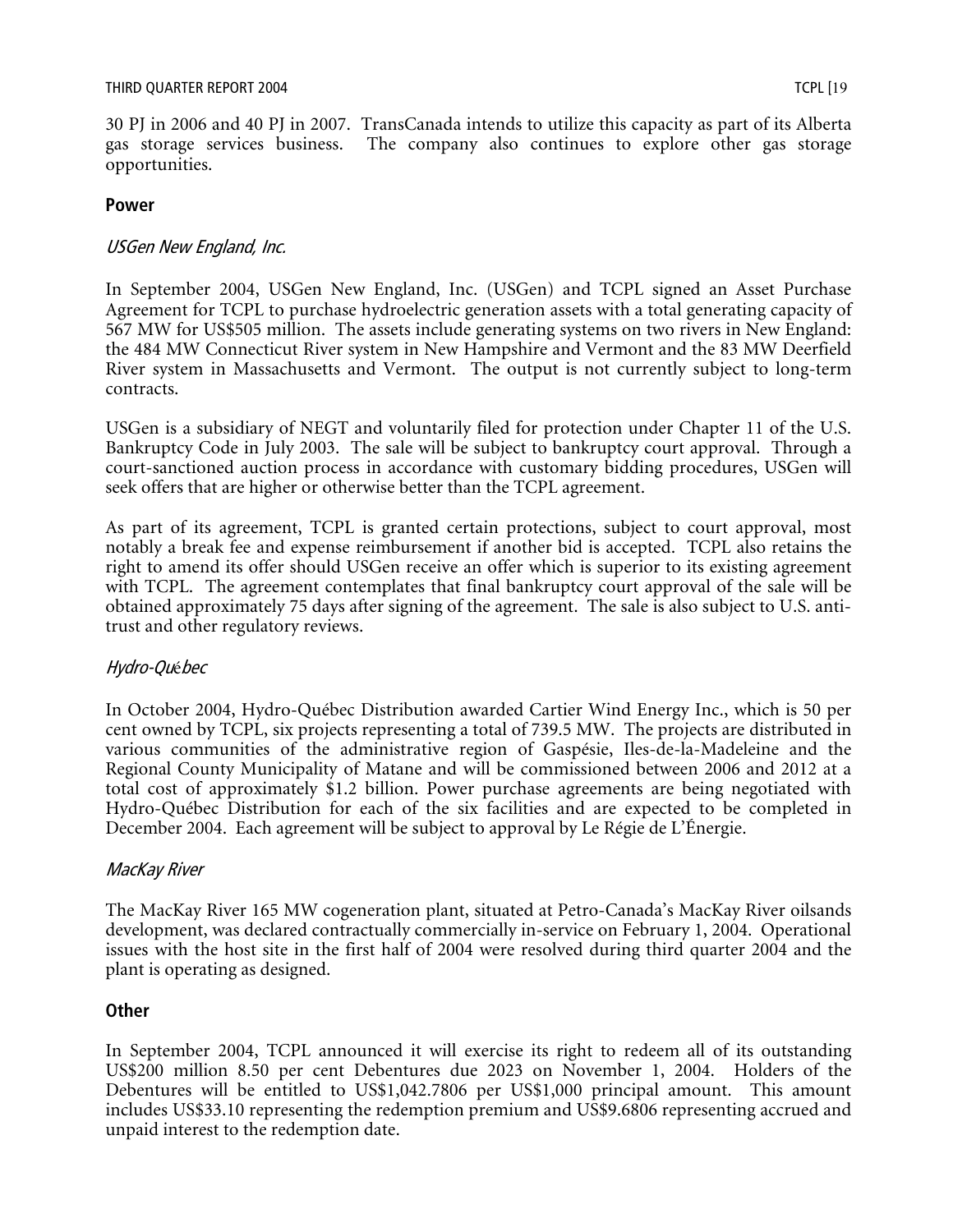In October 2004, the company issued US\$300 million of ten year senior unsecured notes bearing interest at 4.875 per cent, thereby fully utilizing the remainder of the debt shelf program in the U.S. At September 30, 2004, \$1.35 billion of debt securities could be issued under a debt shelf program in Canada. The company expects to renew the debt shelf programs in the U.S. and Canada in fourth quarter 2004.

#### **Share Information**

As at September 30, 2004, TCPL had 480,668,109 issued and outstanding common shares. In addition, there were 4,000,000 Series U and 4,000,000 Series Y Cumulative First Preferred Shares issued and outstanding as at September 30, 2004.

## **Selected Quarterly Consolidated Financial Data (1)**

|                                                |   |              | 2004 |        |         |        |         | 2003   |        | 2002   |
|------------------------------------------------|---|--------------|------|--------|---------|--------|---------|--------|--------|--------|
| (unaudited)                                    |   |              |      |        |         |        |         |        |        |        |
| (millions of dollars except per share amounts) |   | <b>Third</b> |      | Second | First   | Fourth | Third   | Second | First  | Fourth |
|                                                |   |              |      |        |         |        |         |        |        |        |
| Revenues                                       |   | 1,224        |      | 1,256  | 1,233   | 1,319  | 1,391   | 1,311  | 1,336  | 1,338  |
| Net Income applicable to common shares         |   |              |      |        |         |        |         |        |        |        |
| Continuing operations                          |   | 192          |      | 388    | 214     | 193    | 198     | 202    | 208    | 180    |
| Discontinued operations                        |   | 52           |      |        |         |        | 50      |        |        |        |
|                                                |   | 244          |      | 388    | 214     | 193    | 248     | 202    | 208    | 180    |
| <b>Share Statistics</b>                        |   |              |      |        |         |        |         |        |        |        |
| Net income per share - Basic and diluted       |   |              |      |        |         |        |         |        |        |        |
| Continuing operations                          |   | 0.40         | ٢.   | 0.81   | \$ 0.44 | \$0.40 | \$0.41  | \$0.42 | \$0.43 | \$0.37 |
| Discontinued operations                        |   | 0.11         |      |        |         |        | 0.11    |        |        |        |
|                                                | S | 0.51         |      | 0.81   | \$0.44  | \$0.40 | \$ 0.52 | \$0.42 | \$0.43 | \$0.37 |

 $<sup>(1)</sup>$  The selected quarterly consolidated financial data has been prepared in accordance with Canadian GAAP.</sup> Certain comparative figures have been reclassified to conform with the current year's presentation. For a discussion on the factors affecting the comparability of the financial data, including discontinued operations, refer to Note 1 and Note 18 of TCPL's 2003 audited consolidated financial statements included in TCPL's 2003 Annual Report.

#### Factors Impacting Quarterly Financial Information

In the Gas Transmission business, which consists primarily of the company's investments in regulated pipelines, annual revenues and net earnings fluctuate over the long term based on regulators' decisions and negotiated settlements with shippers. Generally, quarter over quarter revenues and earnings during any particular fiscal year remain fairly stable with fluctuations arising as a result of adjustments being recorded due to regulatory decisions and negotiated settlements with shippers and due to items outside of the normal course of operations.

In the Power business, which consists primarily of the company's investments in electrical power generation plants, quarter over quarter revenues and net earnings are affected by seasonal weather conditions, customer demand, market prices, planned and unplanned plant outages as well as items outside of the normal course of operations.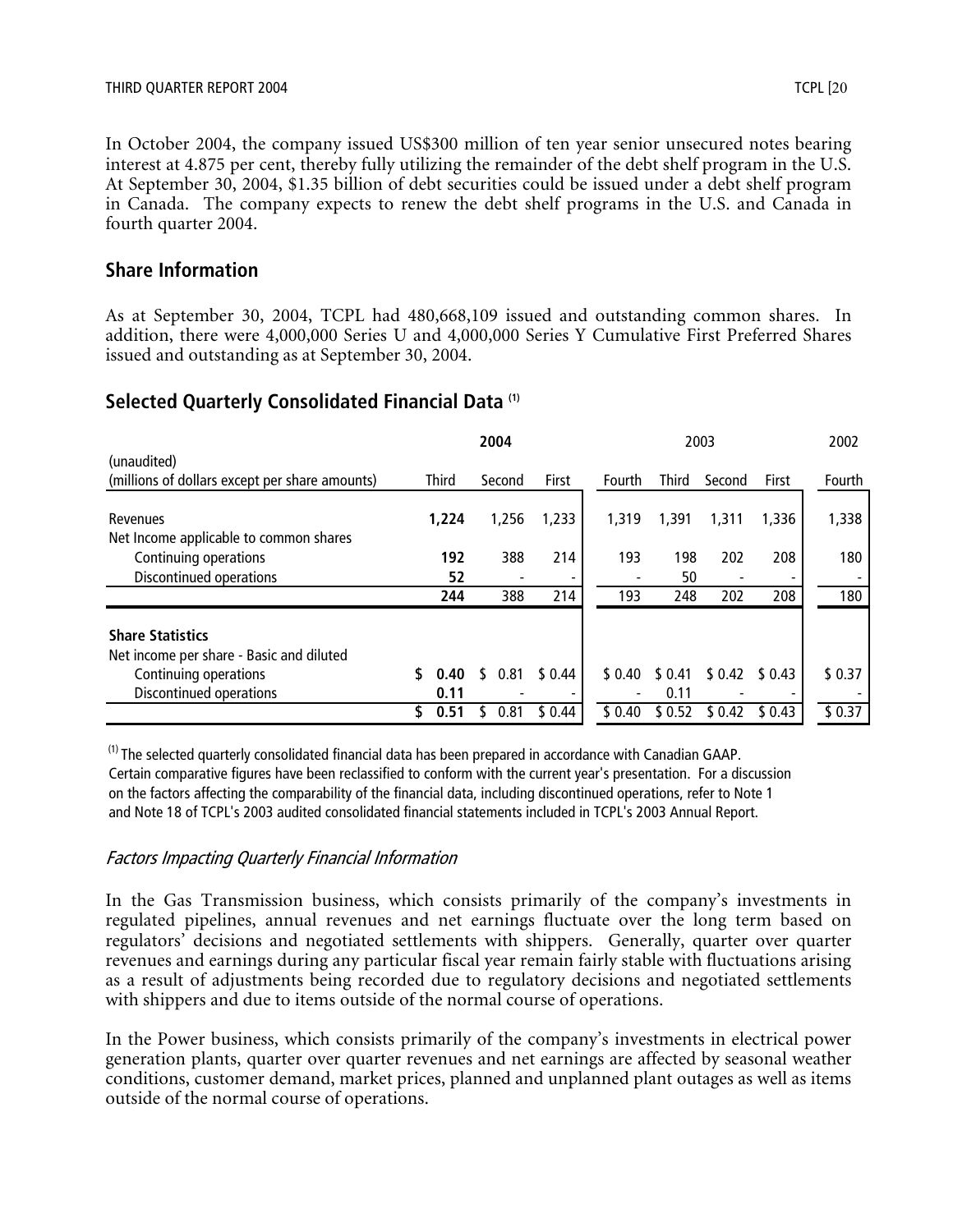Significant items which impacted the last eight quarters' net earnings are as follows.

- In first quarter 2003, TCPL completed the acquisition of a 31.6 per cent interest in Bruce Power, resulting in increased earnings in the Power business in 2004 and 2003 compared to 2002. In addition, TCPL reached a one-year Alberta System Revenue Requirement Settlement for 2003 which included a fixed revenue requirement component of \$1.277 billion compared to \$1.347 billion in 2002, resulting in lower earnings in the Transmission business in 2003 compared to 2002.
- Second quarter 2003 net earnings included a \$19 million positive after-tax earnings impact of a June 2003 settlement with a former counterparty that had previously defaulted under power forward contracts.
- Third quarter 2003 net earnings included TCPL's \$11 million share of a future income tax benefit adjustment recognized by TransGas.
- First quarter 2004 net earnings included approximately \$12 million of income tax refunds and refund interest.
- Second quarter 2004 net earnings included gains related to Power LP of \$187 million, of which \$132 million were previously deferred and were being amortized into income to 2017.
- In third quarter 2004, the EUB's decisions on the GCOC and Phase I of the 2004 GRA resulted in lower earnings for the Alberta System compared to the previous quarters. In addition, third quarter 2004 included a \$12 million after-tax adjustment related to the release of previously established restructuring provisions and recognition of \$8 million of non-capital loss carryforwards.

# **Forward-Looking Information**

Certain information in this quarterly report is forward-looking and is subject to important risks and uncertainties. The results or events predicted in this information may differ from actual results or events. Factors which could cause actual results or events to differ materially from current expectations include, among other things, the ability of TCPL to successfully implement its strategic initiatives and whether such strategic initiatives will yield the expected benefits, the availability and price of energy commodities, regulatory decisions, competitive factors in the pipeline and power industry sectors, and the prevailing economic conditions in North America. For additional information on these and other factors, see the reports filed by TCPL with Canadian securities regulators and with the United States Securities and Exchange Commission. TCPL disclaims any intention or obligation to update or revise any forward-looking statements, whether as a result of new information, future events or otherwise.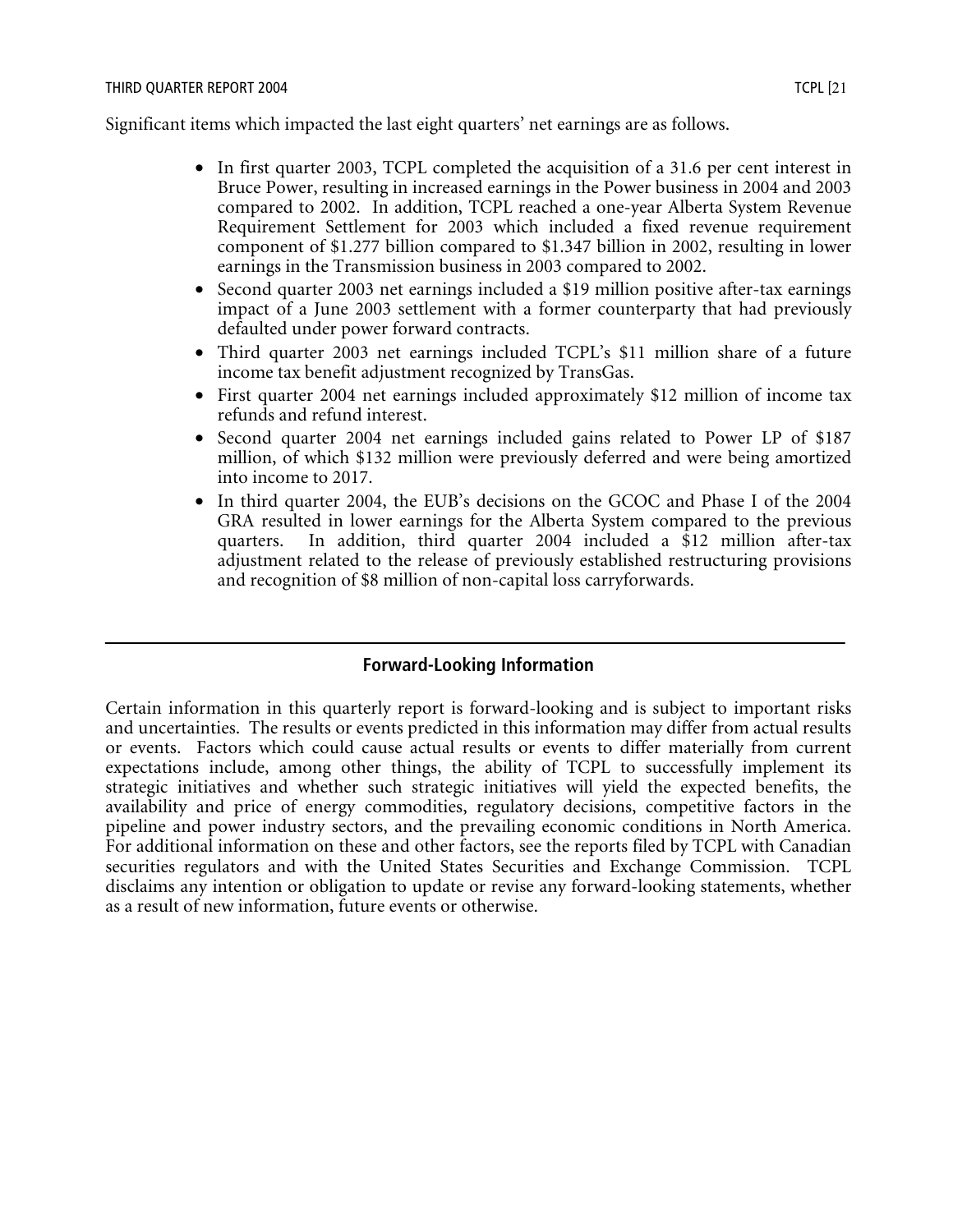# **Consolidated Income**

| (unaudited)                                       | Three months ended September 30 |                  | Nine months ended September 30 |       |  |
|---------------------------------------------------|---------------------------------|------------------|--------------------------------|-------|--|
| (millions of dollars)                             | 2004                            | 2003             | 2004                           | 2003  |  |
| <b>Revenues</b>                                   | 1,224                           | 1,391            | 3,713                          | 4,038 |  |
| <b>Operating Expenses</b>                         |                                 |                  |                                |       |  |
| Cost of sales                                     | 116                             | 164              | 395                            | 533   |  |
| Other costs and expenses                          | 395                             | 439              | 1,169                          | 1,248 |  |
| Depreciation                                      | 236                             | 260              | 700                            | 692   |  |
|                                                   | $\overline{747}$                | 863              | 2,264                          | 2,473 |  |
| <b>Operating Income</b>                           | 477                             | 528              | 1,449                          | 1,565 |  |
| <b>Other Expenses/(Income)</b>                    |                                 |                  |                                |       |  |
| Financial charges                                 | 208                             | 210              | 602                            | 619   |  |
| Financial charges of joint ventures               | 15                              | 18               | 45                             | 63    |  |
| Equity income                                     | (39)                            | (67)             | (156)                          | (151) |  |
| Interest and other income                         | (33)                            | (9)              | (65)                           | (44)  |  |
| Gains related to Power LP                         | 151                             | 152              | (197)<br>$\overline{229}$      | 487   |  |
|                                                   |                                 |                  |                                |       |  |
| <b>Income from Continuing Operations before</b>   |                                 |                  |                                |       |  |
| <b>Income Taxes and Non-Controlling Interests</b> | 326                             | 376              | 1,220                          | 1,078 |  |
| <b>Income Taxes</b>                               |                                 |                  |                                |       |  |
| Current                                           | 104                             | 43               | 342                            | 179   |  |
| <b>Future</b>                                     | 17                              | 121              | 38                             | 248   |  |
|                                                   | 121                             | 164              | 380                            | 427   |  |
| <b>Non-Controlling Interests</b>                  |                                 |                  | 6                              |       |  |
| <b>Net Income from Continuing Operations</b>      | 205                             | 212              | 834                            | 651   |  |
| <b>Net Income from Discontinued Operations</b>    | 52                              | 50               | 52                             | 50    |  |
| <b>Net Income</b>                                 | $\overline{257}$                | 262              | 886                            | 701   |  |
| <b>Preferred Securities Charges</b>               | 7                               | 8                | 23                             | 26    |  |
| <b>Preferred Share Dividends</b>                  | 6                               | 6                | 17                             | 17    |  |
| <b>Net Income Applicable to Common Shares</b>     | 244                             | 248              | 846                            | 658   |  |
| <b>Net Income Applicable to Common Shares</b>     |                                 |                  |                                |       |  |
| Continuing operations                             | 192                             | 198              | 794                            | 608   |  |
| Discontinued operations                           | 52                              | 50               | 52                             | 50    |  |
|                                                   | 244                             | $\overline{248}$ | 846                            | 658   |  |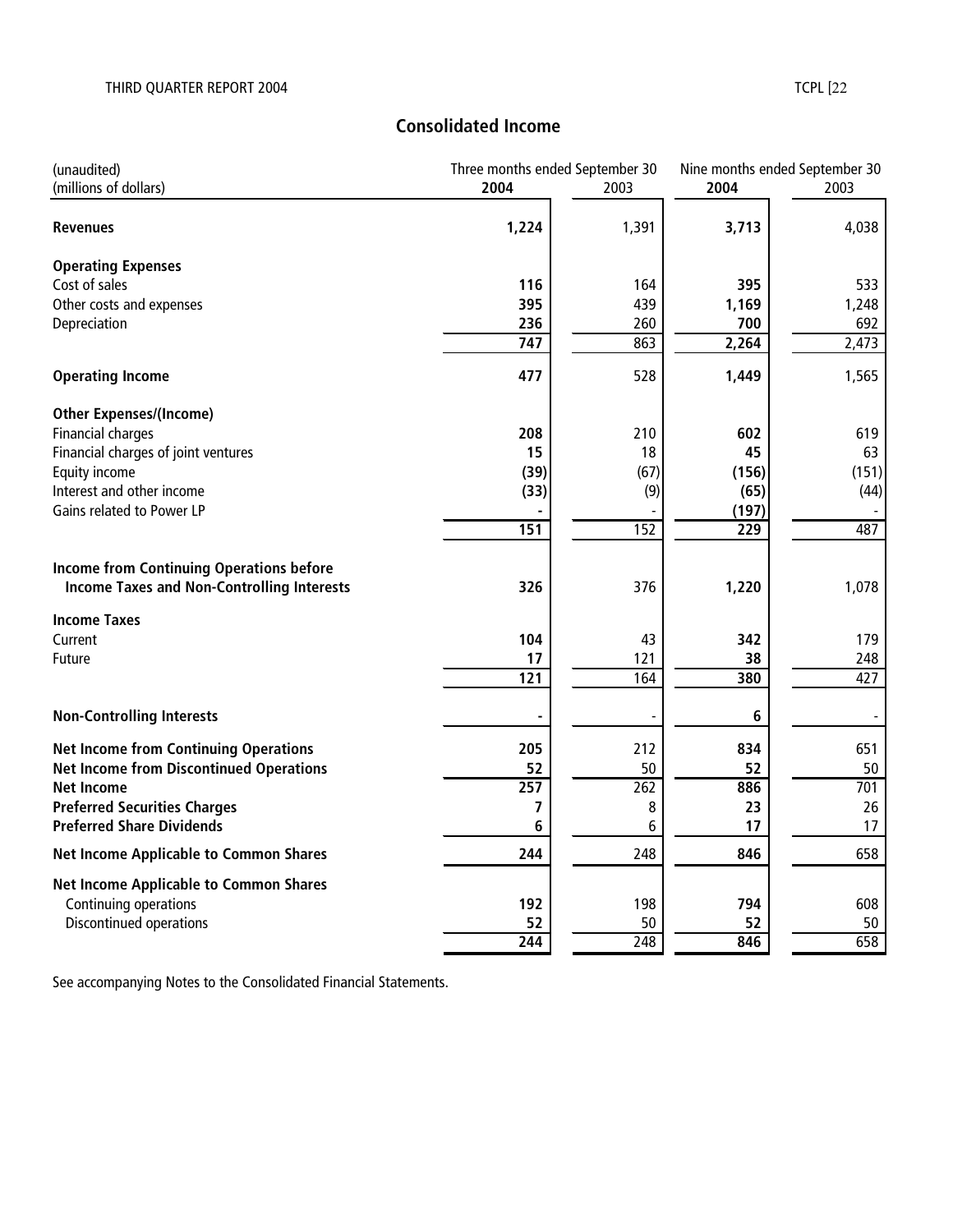# **Consolidated Cash Flows**

| (unaudited)                                            | Three months ended September 30 |                  |                 | Nine months ended September 30 |  |
|--------------------------------------------------------|---------------------------------|------------------|-----------------|--------------------------------|--|
| (millions of dollars)                                  | 2004                            | 2003             | 2004            | 2003                           |  |
|                                                        |                                 |                  |                 |                                |  |
| <b>Cash Generated From Operations</b>                  |                                 |                  |                 |                                |  |
| Net income from continuing operations                  | 205                             | 212              | 834             | 651                            |  |
| Depreciation                                           | 236                             | 260              | 700             | 692                            |  |
| Future income taxes                                    | 17                              | 121              | 38              | 248                            |  |
| Gains related to Power LP                              |                                 |                  | (197)           |                                |  |
| Equity income in excess of distributions received      | (29)                            | (66)             | (119)           | (125)                          |  |
| Other                                                  | (36)                            | (11)             | (50)            | (59)                           |  |
| Funds generated from continuing operations             | 393                             | $\overline{516}$ | 1,206           | 1,407                          |  |
| Decrease in operating working capital                  | 132                             | 65               | 60              | 90                             |  |
| Net cash provided by continuing operations             | $\overline{525}$                | 581              | 1,266           | 1,497                          |  |
| Net cash provided by/(used in) discontinued operations |                                 | 67               | (9)             | (17)                           |  |
|                                                        | 526                             | 648              | 1,257           | 1,480                          |  |
| <b>Investing Activities</b>                            |                                 |                  |                 |                                |  |
| Capital expenditures                                   | (97)                            | (81)             | (291)           | (264)                          |  |
| Acquisitions, net of cash acquired                     | (49)                            | (135)            | (63)            | (547)                          |  |
| Disposition of assets                                  |                                 |                  | 408             |                                |  |
| Deferred amounts and other                             | (11)                            | (165)            | (27)            | (196)                          |  |
| Net cash (used in)/provided by investing activities    | (157)                           | (381)            | $\overline{27}$ | (1,007)                        |  |
|                                                        |                                 |                  |                 |                                |  |
| <b>Financing Activities</b>                            |                                 |                  |                 |                                |  |
| Dividends and preferred securities charges             | (159)                           | (150)            | (465)           | (438)                          |  |
| Notes payable (repaid)/issued, net                     | (66)                            | 361              | (367)           | 279                            |  |
| Long-term debt issued                                  |                                 |                  | 665             | 475                            |  |
| Reduction of long-term debt                            | (9)                             | (327)            | (510)           | (386)                          |  |
| Non-recourse debt of joint ventures issued             | 60                              | 14               | 147             | 60                             |  |
| Reduction of non-recourse debt of joint ventures       | (8)                             | (7)              | (20)            | (55)                           |  |
| Redemption of junior subordinated debentures           |                                 | (218)            |                 | (218)                          |  |
| Partnership units of joint ventures issued             |                                 |                  | 88              |                                |  |
| Common shares issued                                   |                                 |                  |                 | 18                             |  |
| Net cash used in financing activities                  | (182)                           | (327)            | (462)           | (265)                          |  |
|                                                        |                                 |                  |                 |                                |  |
| Effect of Foreign Exchange Rate Changes on Cash and    |                                 |                  |                 |                                |  |
| <b>Short-Term Investments</b>                          | (58)                            | $\overline{3}$   | (55)            | (37)                           |  |
| Increase/(Decrease) in Cash and Short-Term Investments | 129                             | (63)             | 767             | 171                            |  |
| <b>Cash and Short-Term Investments</b>                 |                                 |                  |                 |                                |  |
| Beginning of period                                    | 975                             | 446              | 337             | 212                            |  |
|                                                        |                                 |                  |                 |                                |  |
| <b>Cash and Short-Term Investments</b>                 |                                 |                  |                 |                                |  |
| End of period                                          | 1,104                           | 383              | 1,104           | 383                            |  |
|                                                        |                                 |                  |                 |                                |  |
| <b>Supplementary Cash Flow Information</b>             |                                 |                  |                 |                                |  |
| Income taxes paid                                      | 77                              | 68               | 329             | 192                            |  |
| Interest paid                                          | 193                             | 186              | 586             | 618                            |  |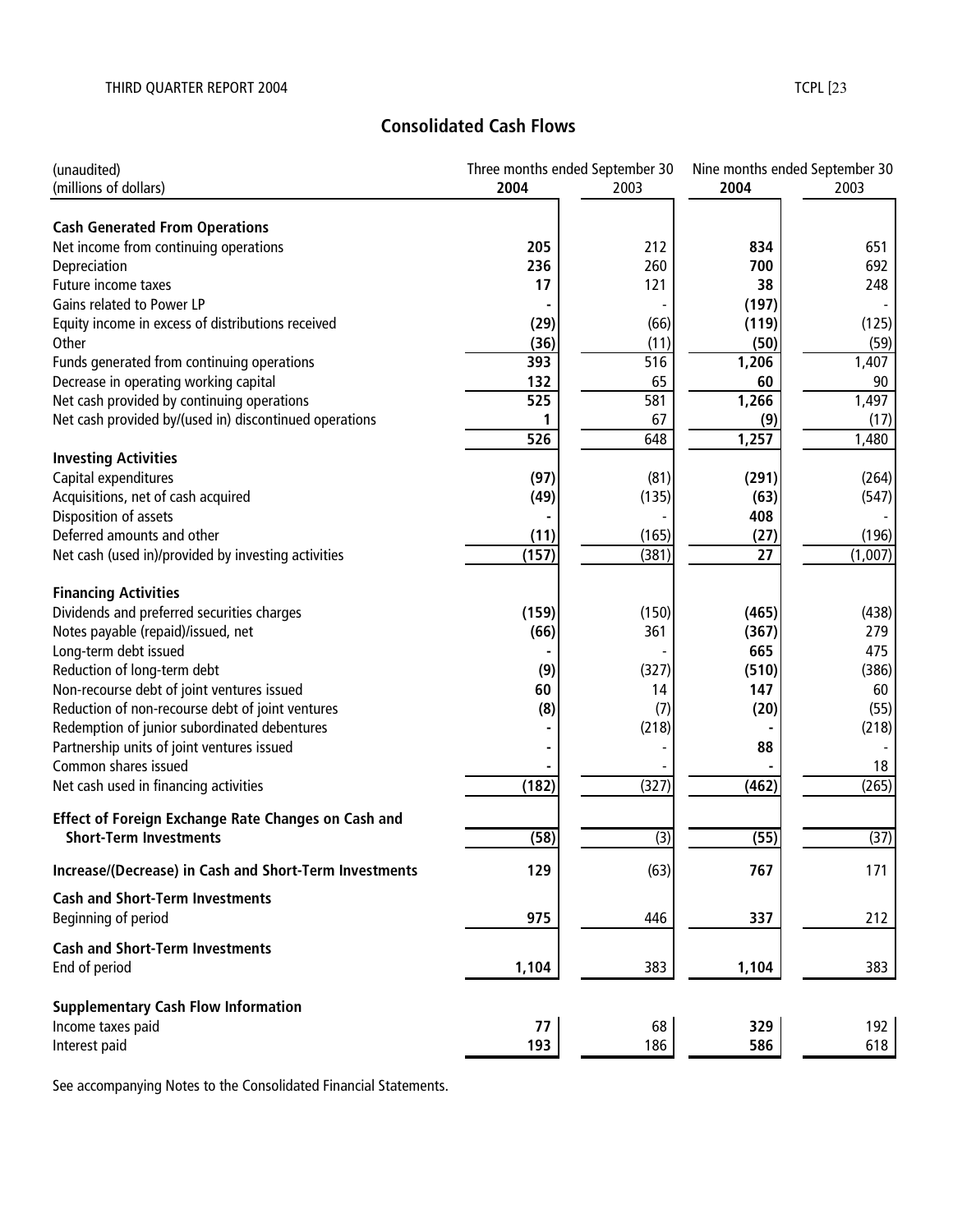# **Consolidated Balance Sheet**

|                                                        | September 30, 2004 | December 31, |
|--------------------------------------------------------|--------------------|--------------|
| (millions of dollars)                                  | (unaudited)        | 2003         |
|                                                        |                    |              |
| <b>ASSETS</b>                                          |                    |              |
| <b>Current Assets</b>                                  |                    |              |
| Cash and short-term investments                        | 1,104              | 337          |
| Accounts receivable                                    | 516                | 603          |
| Inventories                                            | 167                | 165          |
| <b>Other</b>                                           | 122                | 88           |
|                                                        | 1,909              | 1,193        |
| <b>Long-Term Investments</b>                           | 846                | 733          |
| <b>Plant, Property and Equipment</b>                   | 16,796             | 17,460       |
| <b>Other Assets</b>                                    | 1,286              | 1,164        |
|                                                        | 20,837             | 20,550       |
|                                                        |                    |              |
| LIABILITIES AND SHAREHOLDERS' EQUITY                   |                    |              |
| <b>Current Liabilities</b>                             |                    |              |
| Notes payable                                          |                    | 367          |
| Accounts payable                                       | 1,016              | 1,069        |
| <b>Accrued interest</b>                                | 230                | 208          |
| Current portion of long-term debt                      | 838                | 550          |
| Current portion of non-recourse debt of joint ventures | 86                 | 19           |
|                                                        | 2,170              | 2,213        |
| <b>Deferred Amounts</b>                                | 478                | 475          |
| Long-Term Debt                                         | 9,302              | 9,465        |
| <b>Future Income Taxes</b>                             | 457                | 427          |
| <b>Non-Recourse Debt of Joint Ventures</b>             | 811                | 761          |
| <b>Preferred securities</b>                            | 19                 | 22           |
|                                                        | 13,237             | 13,363       |
|                                                        |                    |              |
| <b>Non-Controlling Interests</b>                       | 75                 | 82           |
|                                                        |                    |              |
| <b>Shareholders' Equity</b>                            |                    |              |
| Preferred securities                                   | 671                | 672          |
| <b>Preferred shares</b>                                | 389                | 389          |
| Common shares                                          | 4,632              | 4,632        |
| Contributed surplus                                    | 269                | 267          |
| Retained earnings                                      | 1,610              | 1,185        |
| Foreign exchange adjustment                            | (46)               | (40)         |
|                                                        | 7,525              | 7,105        |
|                                                        | 20,837             | 20,550       |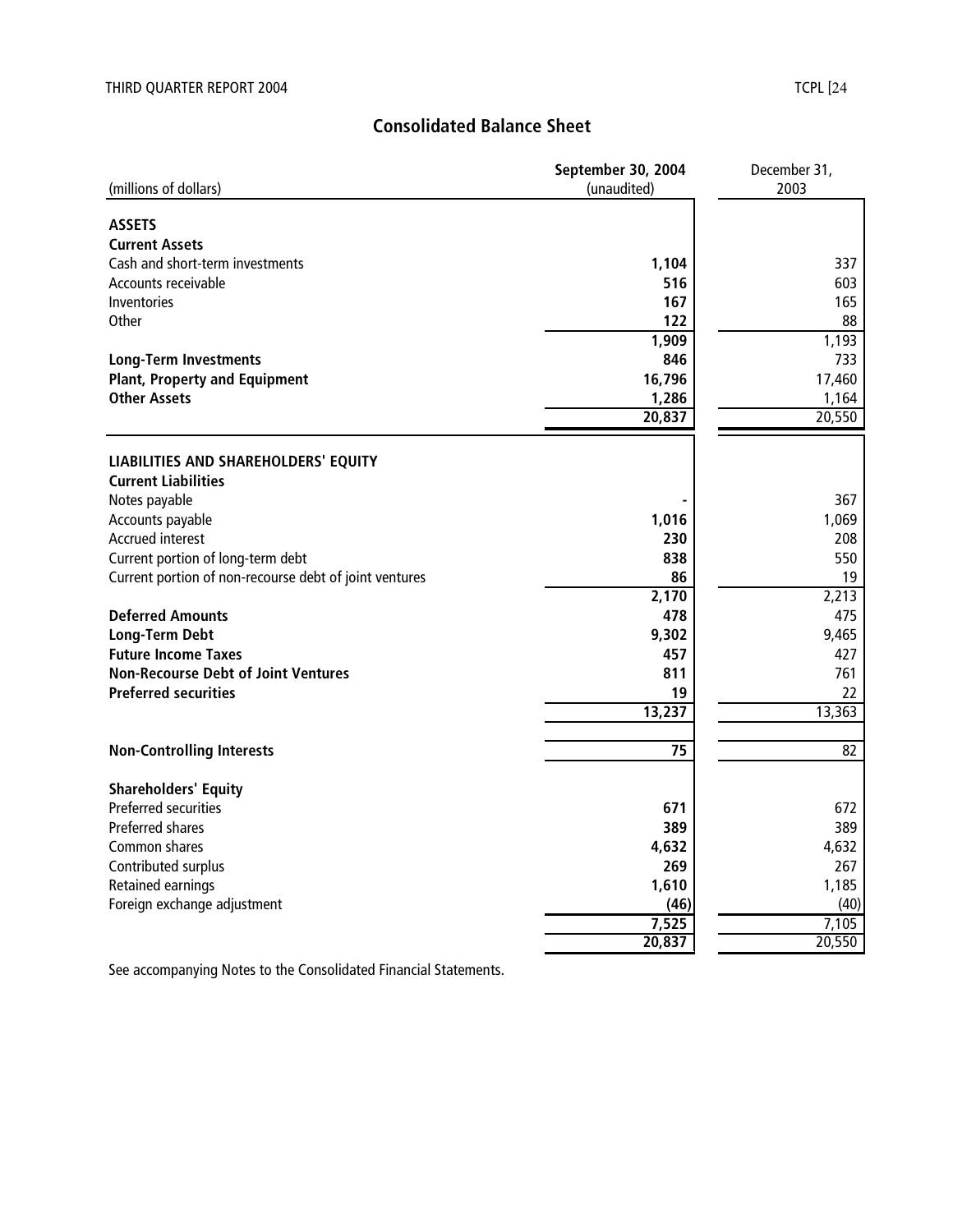# **Consolidated Retained Earnings**

| (unaudited)                    |       | Nine months ended September 30 |  |  |  |
|--------------------------------|-------|--------------------------------|--|--|--|
| (millions of dollars)          | 2004  | 2003                           |  |  |  |
| Balance at beginning of period | 1,185 | 854                            |  |  |  |
| Net income                     | 886   | 701                            |  |  |  |
| Preferred securities charges   | (23)  | (26)                           |  |  |  |
| Preferred share dividends      | (17)  | (17)                           |  |  |  |
| Common share dividends         | (421) | (389)                          |  |  |  |
|                                | 1,610 |                                |  |  |  |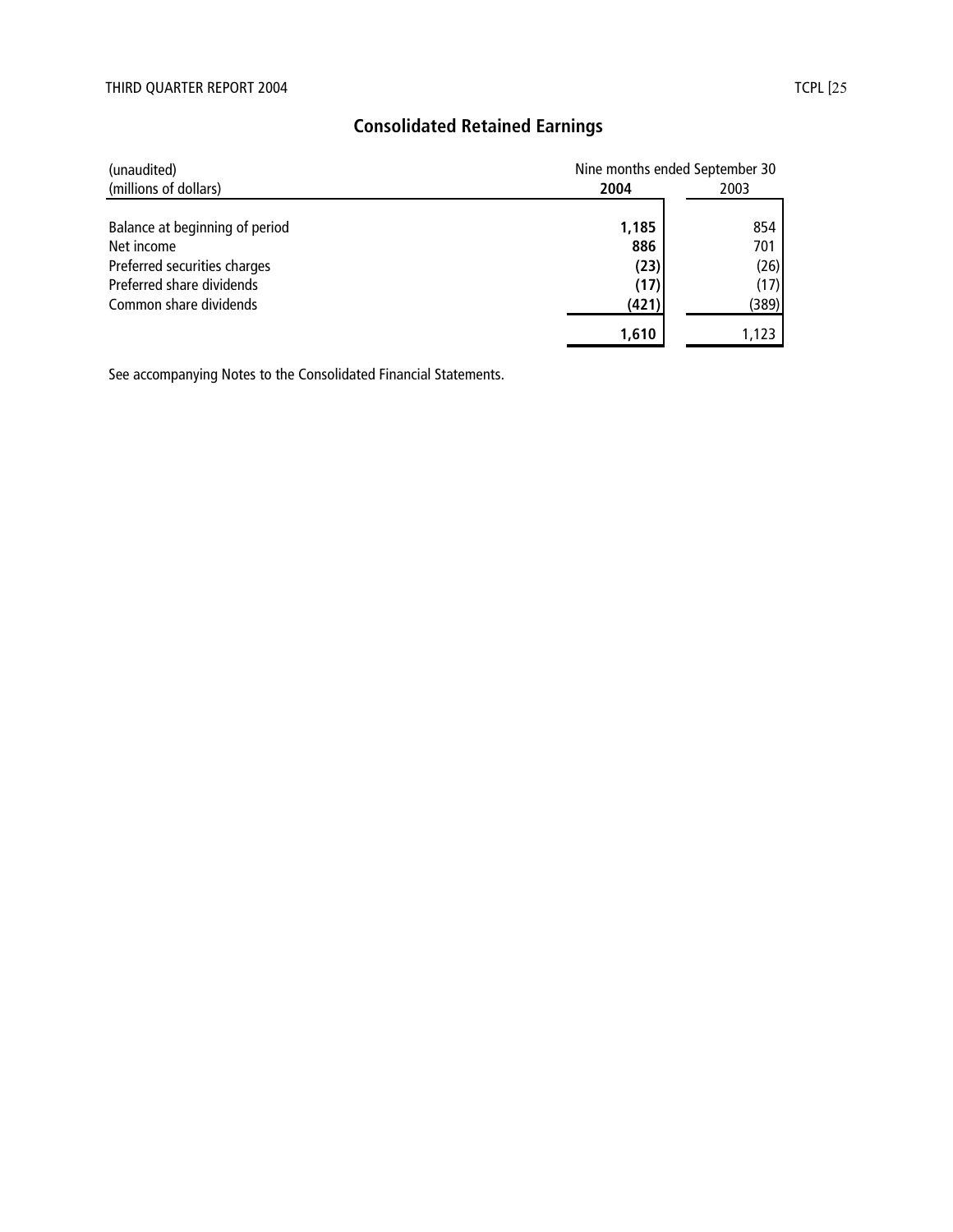# **Notes to Consolidated Financial Statements (Unaudited)**

#### **1. Significant Accounting Policies**

The consolidated financial statements of TransCanada PipeLines Limited (TCPL or the company) have been prepared in accordance with Canadian generally accepted accounting principles (GAAP). The accounting policies applied are consistent with those outlined in TCPL's annual financial statements for the year ended December 31, 2003 except as stated below. These consolidated financial statements reflect all normal recurring adjustments that are, in the opinion of management, necessary to present fairly the financial position and results of operations for the respective periods. These consolidated financial statements do not include all disclosures required in the annual financial statements and should be read in conjunction with the annual financial statements included in TCPL's 2003 Annual Report. Amounts are stated in Canadian dollars unless otherwise indicated. Certain comparative figures have been reclassified to conform with the current period's presentation.

Since a determination of many assets, liabilities, revenues and expenses is dependent upon future events, the preparation of these consolidated financial statements requires the use of estimates and assumptions. In the opinion of Management, these consolidated financial statements have been properly prepared within reasonable limits of materiality and within the framework of the company's significant accounting policies.

#### **2. Accounting Changes**

#### Asset Retirement Obligations

Effective January 1, 2004, the company adopted the new standard of the Canadian Institute of Chartered Accountants (CICA) Handbook Section "Asset Retirement Obligations", which addresses financial accounting and reporting for obligations associated with asset retirement costs. This section requires that the fair value of a liability for an asset retirement obligation be recognized in the period in which it is incurred if a reasonable estimate of fair value can be made. The fair value is added to the carrying amount of the associated asset. The liability is accreted at the end of each period through charges to operating expenses. This accounting change was applied retroactively with restatement of prior periods.

The plant, property and equipment of the regulated natural gas transmission operations consist primarily of underground pipelines and above ground compression equipment and other facilities. No amount has been recorded for asset retirement obligations relating to these assets as it is not possible to make a reasonable estimate of the fair value of the liability due to the indeterminate timing and scope of the asset retirements. Management believes it is reasonable to assume that all retirement costs associated with the regulated pipelines will be recovered through tolls in future periods.

The impact of this accounting change resulted in an increase of \$2 million in the estimated fair value of the liability for TCPL's Other Gas Transmission assets as at January 1, 2003 and December 31, 2003. The estimated fair value of this liability as at September 30, 2004 was \$11 million.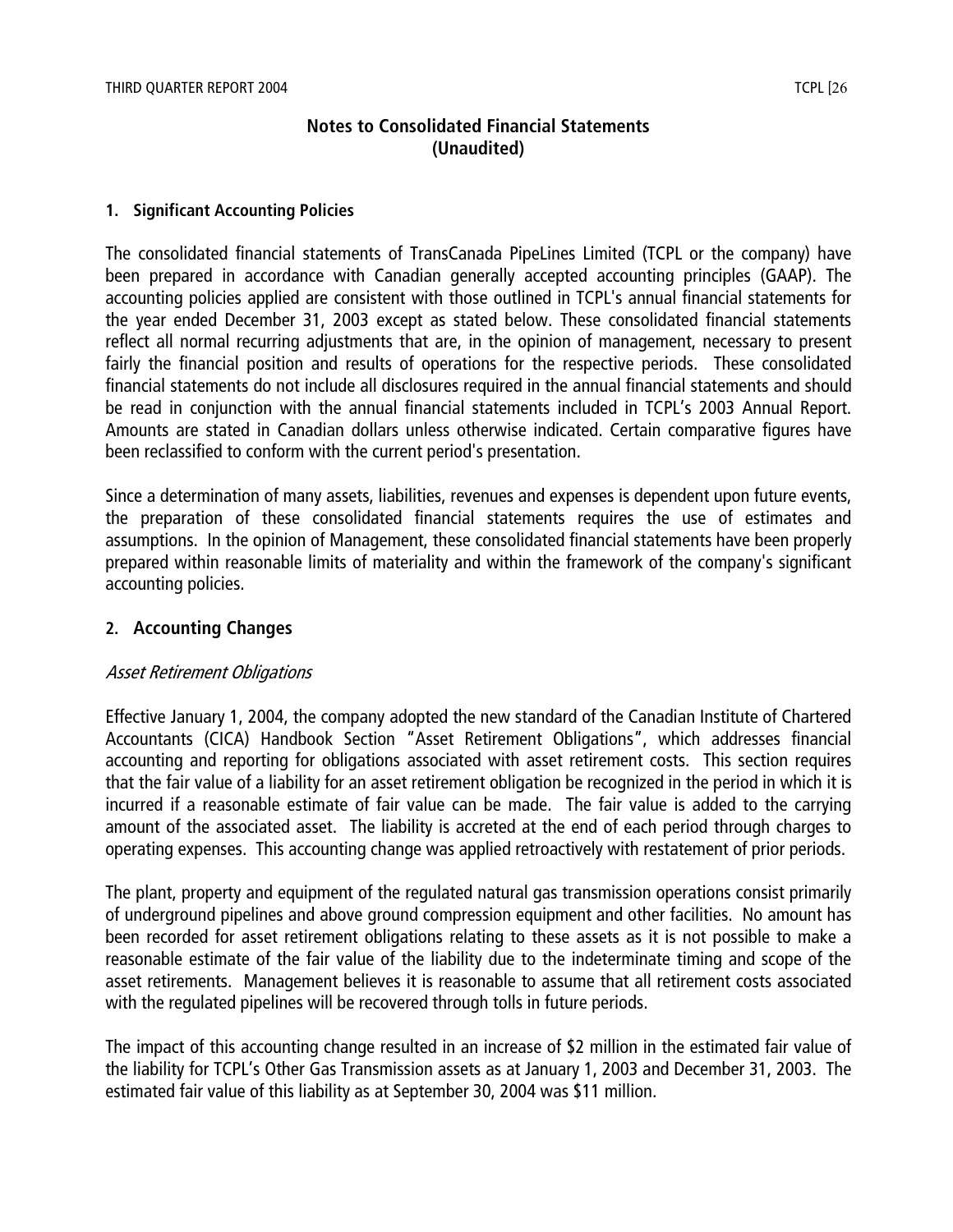The plant, property and equipment in the Power business consists primarily of power plants in Canada and the United States. The impact of this accounting change resulted in an increase of \$6 million and \$7 million in the estimated fair value of the liability for the power plants and associated assets as at January 1, 2003 and December 31, 2003, respectively. The asset retirement cost, net of accumulated depreciation that would have been recorded if the cost had been recorded in the period in which it arose, is recorded as an additional cost of the assets as at January 1, 2003. The estimated fair value of the liability as at September 30, 2004 was \$23 million. The company has no legal liability for asset retirement obligations with respect to its investment in Bruce Power and the Sundance A and B power purchase arrangements.

The impact of this change on TCPL's net income in prior periods was nil while the impact of this change in the three and nine months ended September 30, 2004 was nil and approximately \$1 million, respectively.

## Hedging Relationships

Effective January 1, 2004, the company adopted the provisions of the CICA's new Accounting Guideline "Hedging Relationships" that specifies the circumstances in which hedge accounting is appropriate, including the identification, documentation, designation and effectiveness of hedges, and the discontinuance of hedge accounting. In accordance with the provisions of this new guideline, TCPL has recorded all derivatives on the Consolidated Balance Sheet at fair value.

This new guideline was applied prospectively and resulted in a decrease in net income of \$2 million and nil for the three and nine months ended September 30, 2004, respectively. The significant impact of the accounting change on the Consolidated Balance Sheet as at January 1, 2004 is as follows.

| (unaudited - millions of dollars) | Increase/(Decrease) |  |  |  |
|-----------------------------------|---------------------|--|--|--|
| <b>Current Assets</b>             |                     |  |  |  |
| Other                             | 8                   |  |  |  |
| <b>Other Assets</b>               | 123                 |  |  |  |
| <b>Total Assets</b>               | 131                 |  |  |  |
| <b>Current Liabilities</b>        |                     |  |  |  |
| <b>Accounts Payable</b>           | 8                   |  |  |  |
| <b>Deferred Amounts</b>           | 132                 |  |  |  |
| Long-Term Debt                    | (7)                 |  |  |  |
| <b>Future Income Taxes</b>        | (1)                 |  |  |  |
| <b>Total Liabilities</b>          | 132                 |  |  |  |

## Generally Accepted Accounting Principles

Effective January 1, 2004, the company adopted the new standard of the CICA Handbook Section "Generally Accepted Accounting Principles" that defines primary sources of GAAP and the other sources that need to be considered in the application of GAAP. The new standard eliminates the ability to rely on industry practice to support a particular accounting policy.

This accounting change was applied prospectively and there was no impact on net income in the three and nine months ended September 30, 2004. In prior periods, in accordance with industry practice,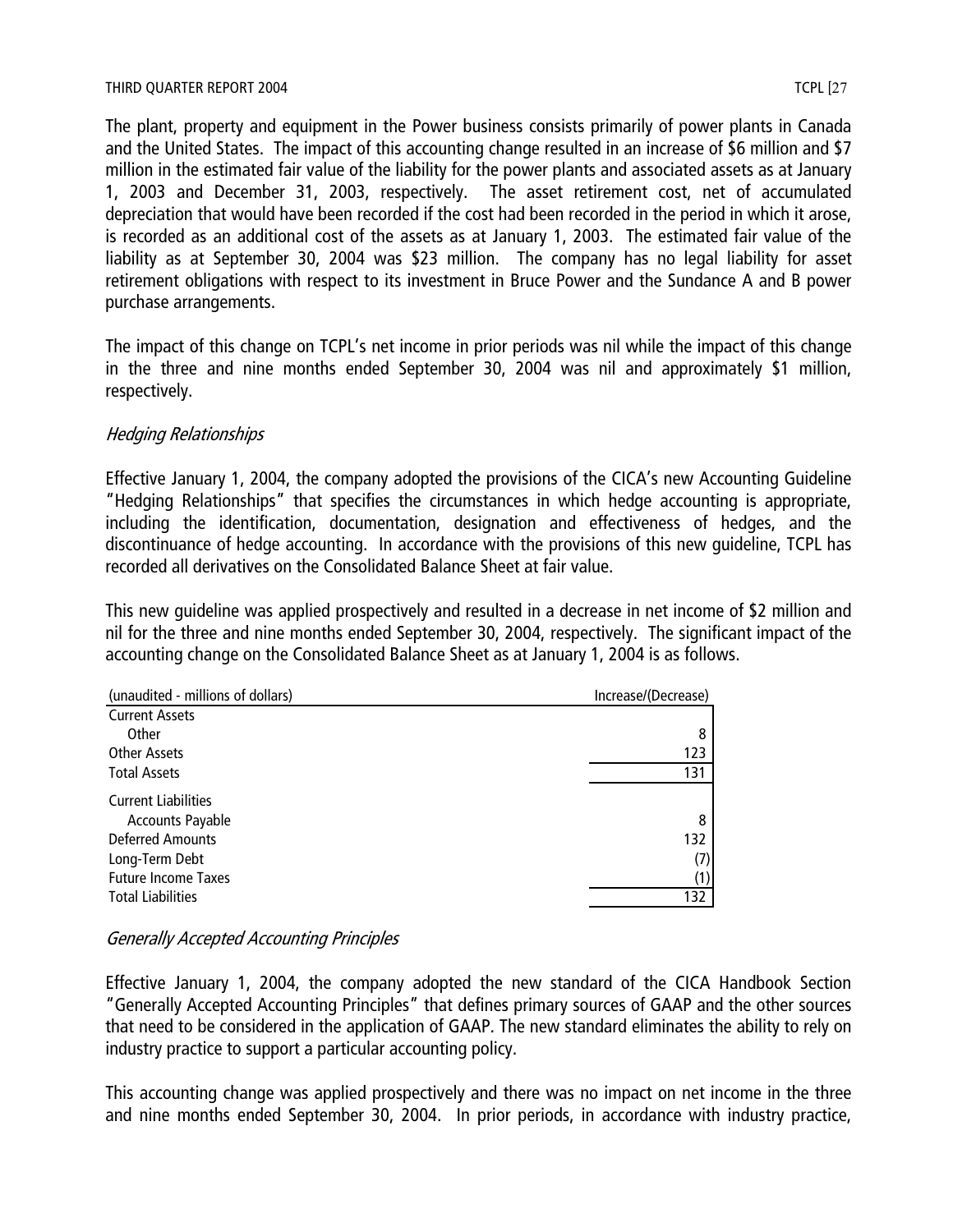certain assets and liabilities related to the company's regulated activities, and offsetting deferral accounts, were not recognized on the balance sheet. The impact of the change on the consolidated balance sheet as at January 1, 2004 is as follows.

| (unaudited - millions of dollars)         | Increase/(Decrease) |
|-------------------------------------------|---------------------|
| Other Assets                              | 153                 |
| <b>Deferred Amounts</b><br>Long-Term Debt | 80<br>76            |
| <b>Preferred Securities</b>               | (3)                 |
| <b>Total Liabilities</b>                  | 153                 |
|                                           |                     |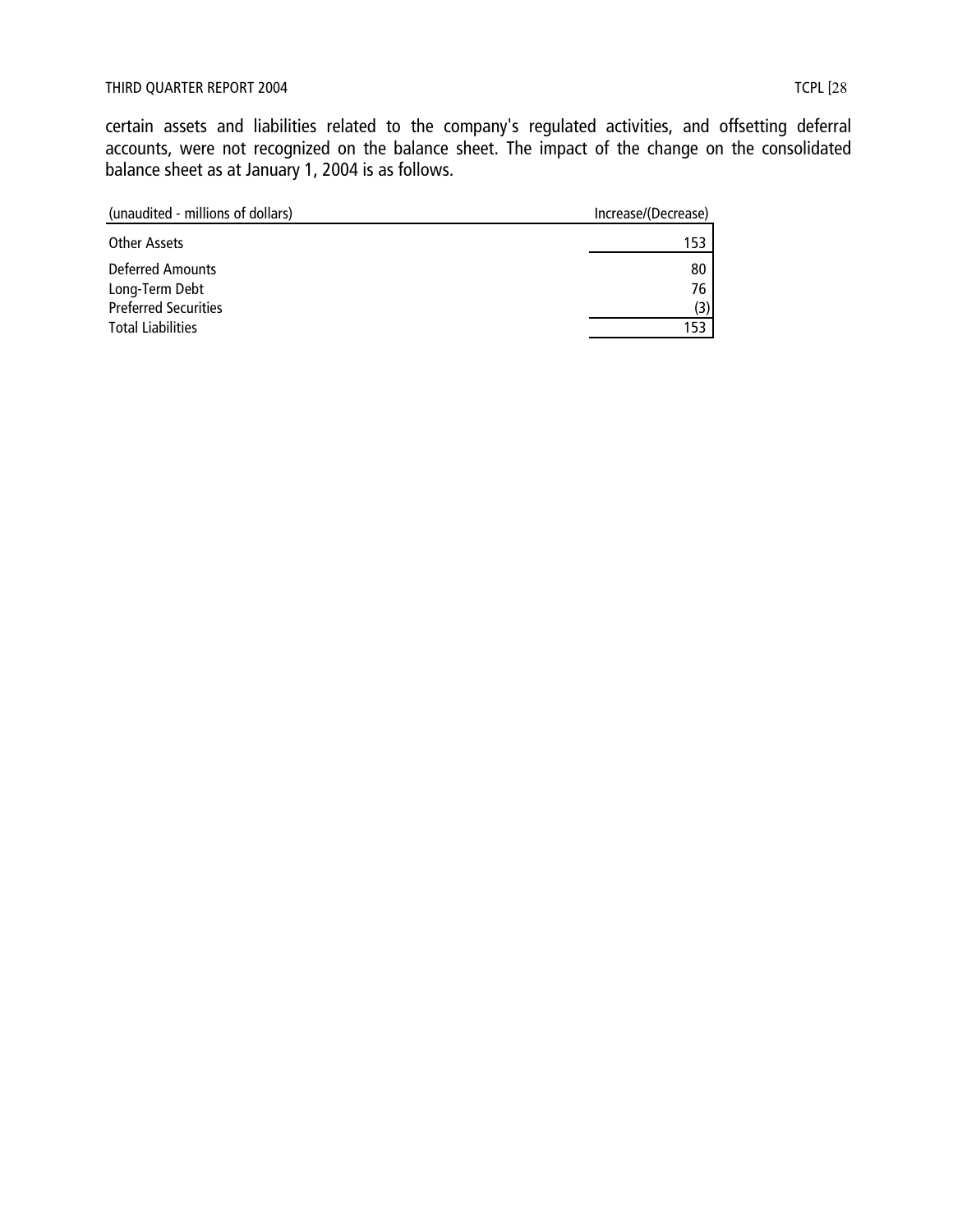# **3. Segmented Information**

|                                            | <b>Gas Transmission</b> |       | <b>Power</b> |       | Corporate |      | <b>Total</b> |       |
|--------------------------------------------|-------------------------|-------|--------------|-------|-----------|------|--------------|-------|
| Three months ended September 30            |                         |       |              |       |           |      |              |       |
| (unaudited - millions of dollars)          | 2004                    | 2003  | 2004         | 2003  | 2004      | 2003 | 2004         | 2003  |
| Revenues                                   | 945                     | 1,070 | 279          | 321   |           |      | 1,224        | 1,391 |
| Cost of sales                              |                         |       | (116)        | (164) |           |      | (116)        | (164) |
| Other costs and expenses                   | (293)                   | (339) | (102)        | (99)  |           | (1)  | (395)        | (439) |
| Depreciation                               | (218)                   | (240) | (18)         | (19)  |           | (1)  | (236)        | (260) |
| Operating income/(loss)                    | 434                     | 491   | 43           | 39    |           | (2)  | 477          | 528   |
| Financial and preferred equity charges and |                         |       |              |       |           |      |              |       |
| non-controlling interests                  | (193)                   | (198) | (3)          | (2)   | (25)      | (24) | (221)        | (224) |
| Financial charges of joint ventures        | (14)                    | (18)  | (1)          |       |           |      | (15)         | (18)  |
| Equity income                              | 10                      | 29    | 29           | 38    |           |      | 39           | 67    |
| Interest and other income                  |                         | 3     | 6            | 2     | 26        | 4    | 33           | 9     |
| Income taxes                               | (104)                   | (147) | (23)         | (27)  | 6         | 10   | (121)        | (164) |
| Continuing operations                      | 134                     | 160   | 51           | 50    |           | (12) | 192          | 198   |
| Discontinued operations                    |                         |       |              |       |           |      | 52           | 50    |
| <b>Net Income Applicable to Common</b>     |                         |       |              |       |           |      |              |       |
| <b>Shares</b>                              |                         |       |              |       |           |      | 244          | 248   |

|                                            | <b>Gas Transmission</b> |       | <b>Power</b> |       | Corporate |      | Total    |          |
|--------------------------------------------|-------------------------|-------|--------------|-------|-----------|------|----------|----------|
| Nine months ended September 30             |                         |       |              |       |           |      |          |          |
| (unaudited - millions of dollars)          | 2004                    | 2003  | 2004         | 2003  | 2004      | 2003 | 2004     | 2003     |
| Revenues                                   | 2,842                   | 2,974 | 871          | 1,064 |           |      | 3,713    | 4,038    |
| Cost of sales                              |                         |       | (395)        | (533) |           |      | (395)    | (533)    |
| Other costs and expenses                   | (876)                   | (944) | (290)        | (299) | (3)       | (5)  | (1, 169) | (1, 248) |
| Depreciation                               | (645)                   | (629) | (55)         | (62)  |           | (1)  | (700)    | (692)    |
| Operating income/(loss)                    | 1,321                   | 1,401 | 131          | 170   | (3)       | (6)  | 1,449    | 1,565    |
| Financial and preferred equity charges and |                         |       |              |       |           |      |          |          |
| non-controlling interests                  | (574)                   | (588) | (7)          | (7)   | (67)      | (67) | (648)    | (662)    |
| Financial charges of joint ventures        | (43)                    | (62)  | (2)          | (1)   |           |      | (45)     | (63)     |
| Equity income                              | 31                      | 59    | 125          | 92    |           |      | 156      | 151      |
| Interest and other income                  | 13                      | 11    | 11           | 10    | 41        | 23   | 65       | 44       |
| Gains related to Power LP                  |                         |       | 197          |       |           |      | 197      |          |
| Income taxes                               | (319)                   | (359) | (90)         | (88)  | 29        | 20   | (380)    | (427)    |
| Continuing operations                      | 429                     | 462   | 365          | 176   |           | (30) | 794      | 608      |
| Discontinued operations                    |                         |       |              |       |           |      | 52       | 50       |
| <b>Net Income Applicable to Common</b>     |                         |       |              |       |           |      |          |          |
| <b>Shares</b>                              |                         |       |              |       |           |      | 846      | 658      |

#### **Total Assets**

|                                | September 30, 2004 | December 31, |
|--------------------------------|--------------------|--------------|
| (millions of dollars)          | (unaudited)        | 2003         |
| <b>Gas Transmission</b>        | 16,356             | 16,974       |
| Power                          | 2,696              | 2,753        |
| Corporate                      | 1,775              | 812          |
| <b>Continuing Operations</b>   | 20,827             | 20,539       |
| <b>Discontinued Operations</b> | 10                 |              |
|                                | 20,837             | 20,550       |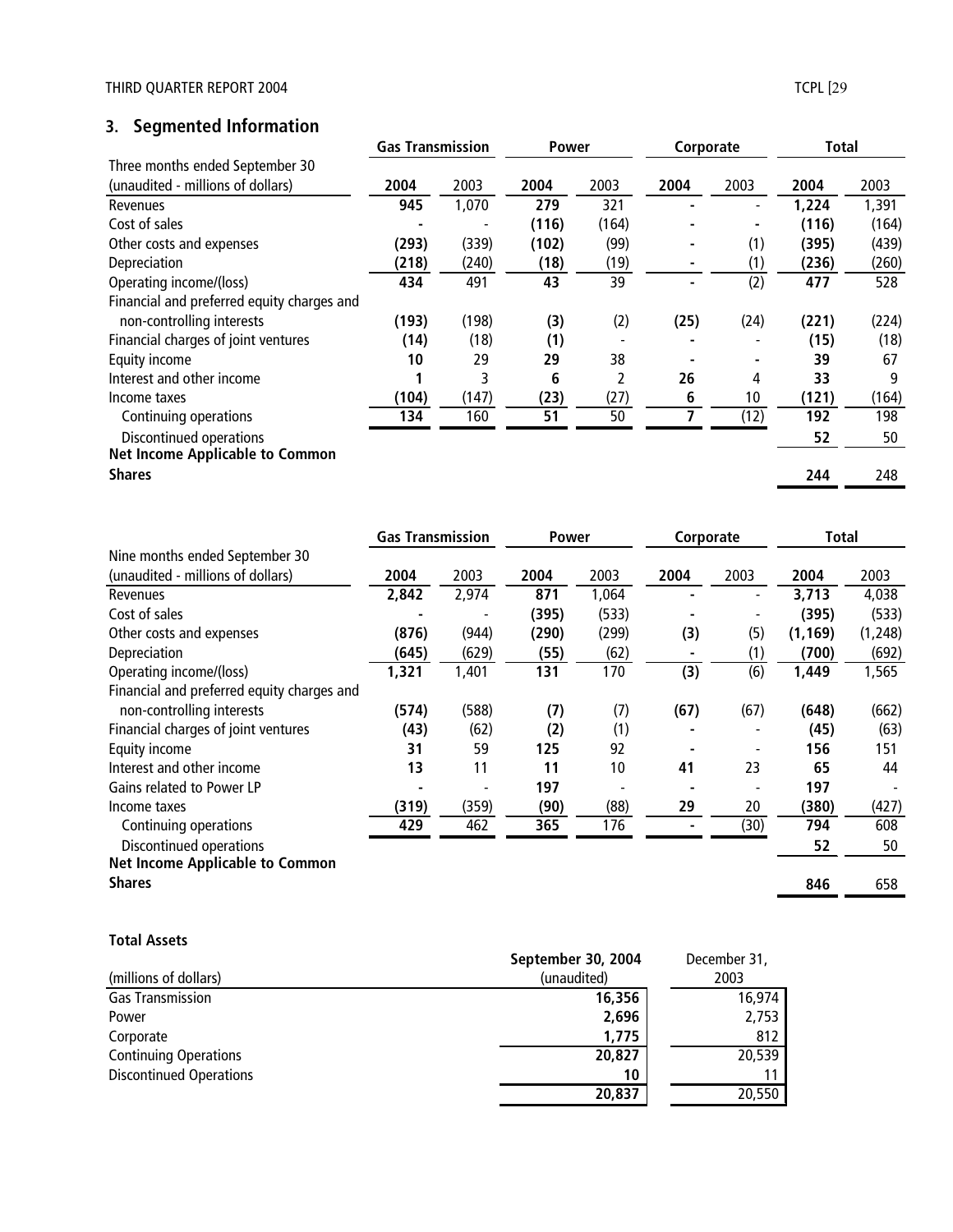#### THIRD QUARTER REPORT 2004 TCPL [30] THIRD QUARTER REPORT 2004

#### **4. Risk Management and Financial Instruments**

The following represents the material changes to the company's risk management and financial instruments since December 31, 2003 and reflects the impacts of the hedge accounting changes adopted prospectively, effective January 1, 2004, as further discussed under Note 2, Accounting Changes - Hedging Relationships.

#### Foreign Exchange and Interest Rate Management Activity

The company manages certain foreign exchange risks of U.S. dollar debt and interest rate exposures of the Alberta System, the Canadian Mainline and the Foothills System through the use of foreign currency and interest rate derivatives. These derivatives are comprised of contracts for periods up to eight years. Certain of the realized gains and losses on interest rate derivatives are shared with shippers on predetermined terms.

| Asset/(Liability)<br>(millions of dollars)                              |                    | September 30, 2004<br>(unaudited) |                          |               |  |
|-------------------------------------------------------------------------|--------------------|-----------------------------------|--------------------------|---------------|--|
|                                                                         | Carrying<br>Amount | Fair<br>Value                     | Carrying<br>Amount       | Fair<br>Value |  |
| <b>Foreign Exchange</b><br>Cross-currency swaps<br><b>Interest Rate</b> | (33)               | (33)                              | (26)                     | (26)          |  |
| Interest rate swaps<br>Canadian dollars<br>U.S. dollars                 | 16<br>8            | 16<br>8                           | $\overline{\phantom{0}}$ | 15            |  |

At September 30, 2004, the principal amount of cross-currency swaps was US\$282 million (December 31, 2003 - US\$282 million). In addition, at September 30, 2004, the company has associated interest rate swaps with cross-currency swaps with notional principal amounts of \$210 million (December 31, 2003 - \$210 million) and US\$162 million (December 31, 2003 – US\$162 million). Notional principal amounts for interest rate swaps were \$569 million (December 31, 2003 - \$964 million) and US\$100 million (December 31, 2003 - US\$100 million).

The company manages the foreign exchange risk and interest rate exposures of its other U.S. dollar debt through the use of foreign currency and interest rate derivatives. These derivatives are comprised of contracts for periods up to nine years. The fair values of the interest rate derivatives are shown in the table below.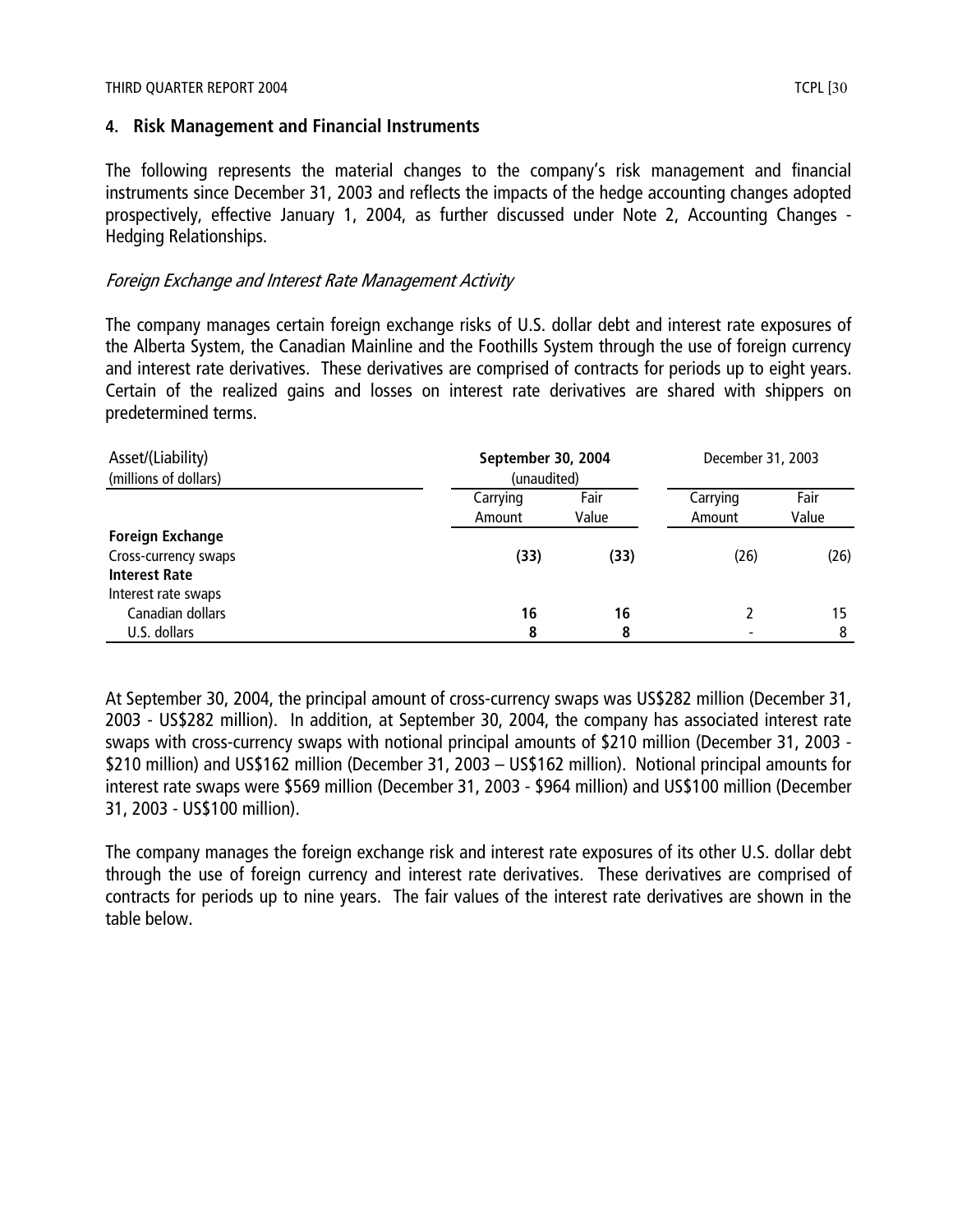#### THIRD QUARTER REPORT 2004 TCPL [31] THIRD QUARTER REPORT 2004

| Asset/(Liability)<br>(millions of dollars)                                      | September 30, 2004<br>(unaudited) |               | December 31, 2003  |               |  |
|---------------------------------------------------------------------------------|-----------------------------------|---------------|--------------------|---------------|--|
|                                                                                 | Carrying<br>Amount                | Fair<br>Value | Carrying<br>Amount | Fair<br>Value |  |
| <b>Interest Rate</b><br>Interest rate swaps<br>Canadian dollars<br>U.S. dollars | (4)<br>34                         | (4)<br>34     |                    | (3)<br>37     |  |
| <b>Foreign Exchange</b><br>Forward Foreign Exchange Contracts<br>U.S. dollars   |                                   | (6)           |                    |               |  |

At September 30, 2004, the notional principal amounts for interest rate swaps were \$225 million (December 31, 2003 - \$150 million) and US\$450 million (December 31, 2003 - US\$450 million). The principal amount of forward foreign exchange contracts was US\$148 million (December 31, 2003 - US\$19 million).

#### **5. Power LP**

On April 30, 2004, TCPL sold the ManChief and Curtis Palmer power facilities for US\$402.6 million, before closing adjustments, to TransCanada Power, L.P. (Power LP) and recognized a gain of \$15 million after tax. Power LP funded the purchase through an issue of 8.1 million subscription receipts, which closed April 15, 2004, and third party debt. As part of the subscription receipts offering, TCPL purchased 540,000 subscription receipts for an aggregate purchase price of approximately \$20 million. The subscription receipts were subsequently converted into partnership units. The net impact of this issue reduced TCPL's ownership interest in Power LP from 35.6 per cent to 30.6 per cent.

At a special meeting held on April 29, 2004, Power LP's unitholders approved an amendment to the terms of the Power LP Partnership Agreement to remove Power LP's obligation to redeem all units not owned by TCPL at June 30, 2017. TCPL was required to fund this redemption, thus the removal of Power LP's obligation eliminates this requirement. The removal of the obligation and the reduction in TCPL's ownership interest in Power LP resulted in a gain of \$172 million. This amount primarily reflects the recognition of unamortized gains on previous Power LP transactions.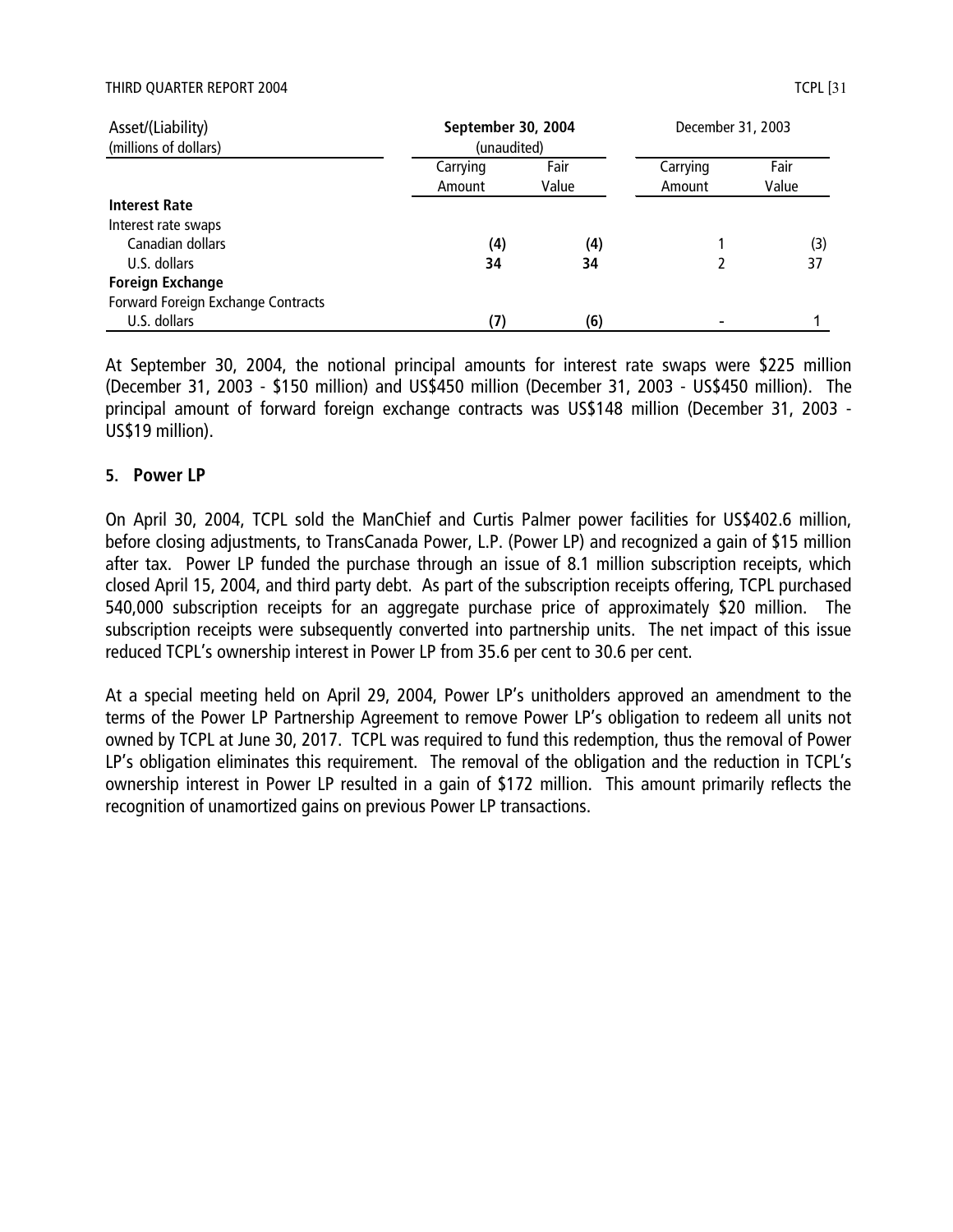## **6. Employee Future Benefits**

The net benefit plan expense for the company's defined benefit pension plans and other postemployment benefit plans for the three and nine months ended September 30 is as follows.

| Three months ended September 30                                          | <b>Pension Benefit Plans</b> |      | <b>Other Benefit Plans</b> |      |
|--------------------------------------------------------------------------|------------------------------|------|----------------------------|------|
| (unaudited - millions of dollars)                                        | 2004                         | 2003 | 2004                       | 2003 |
| Current service cost                                                     |                              | h    |                            |      |
| Interest cost                                                            | 14                           | 13   |                            |      |
| Expected return on plan assets                                           | (14)                         | (13) |                            |      |
| Amortization of transitional obligation related to<br>regulated business |                              |      |                            |      |
| Amortization of net actuarial loss                                       |                              |      |                            |      |
| Amortization of past service costs                                       |                              |      |                            |      |
| Net benefit cost recognized                                              |                              |      |                            |      |
| Nine months ended September 30                                           | <b>Pension Benefit Plans</b> |      | <b>Other Benefit Plans</b> |      |
| (unaudited - millions of dollars)                                        | 2004                         | 2003 | 2004                       | 2003 |
| Curront convice cost                                                     | 11                           | 10   | ּ                          |      |

| (unaudited - millions of dollars)                  | 2004 | <b>2003</b> | 2004 | 2003 |
|----------------------------------------------------|------|-------------|------|------|
| Current service cost                               |      | 19          |      |      |
| Interest cost                                      | 42   | 39          |      |      |
| Expected return on plan assets                     | (41) | (39)        |      |      |
| Amortization of transitional obligation related to |      |             |      |      |
| regulated business                                 |      |             |      |      |
| Amortization of net actuarial loss                 |      |             |      |      |
| Amortization of past service costs                 |      |             |      |      |
| Net benefit cost recognized                        |      | 77          |      |      |
|                                                    |      |             |      |      |

# **7. Long-Term Debt**

In September 2004, TCPL announced it will exercise its right to redeem all of its outstanding US\$200 million 8.50 per cent Debentures due 2023 on November 1, 2004. Holders of the Debentures will be entitled to US\$1,042.7806 per US\$1,000 principal amount. This amount includes US\$33.10 representing the redemption premium and US\$9.6806 representing accrued and unpaid interest to the redemption date.

In October 2004, the company issued US\$300 million of ten year senior unsecured notes bearing interest at 4.875 per cent, thereby fully utilizing the remainder of the debt shelf program in the U.S. At September 30, 2004 \$1.35 billion of debt securities could be issued under a debt shelf program in Canada. The company expects to renew the debt shelf programs in the U.S. and Canada in fourth quarter 2004.

## **8. Discontinued Operations**

The Board of Directors approved a plan in July 2001 to dispose of the company's Gas Marketing business. The company's exit from Gas Marketing was substantially completed by December 31, 2001. At September 30, 2004, TCPL reviewed the provision for loss on discontinued operations and the remaining deferred gain with respect to the divested Gas Marketing business. As a result of this review, it was